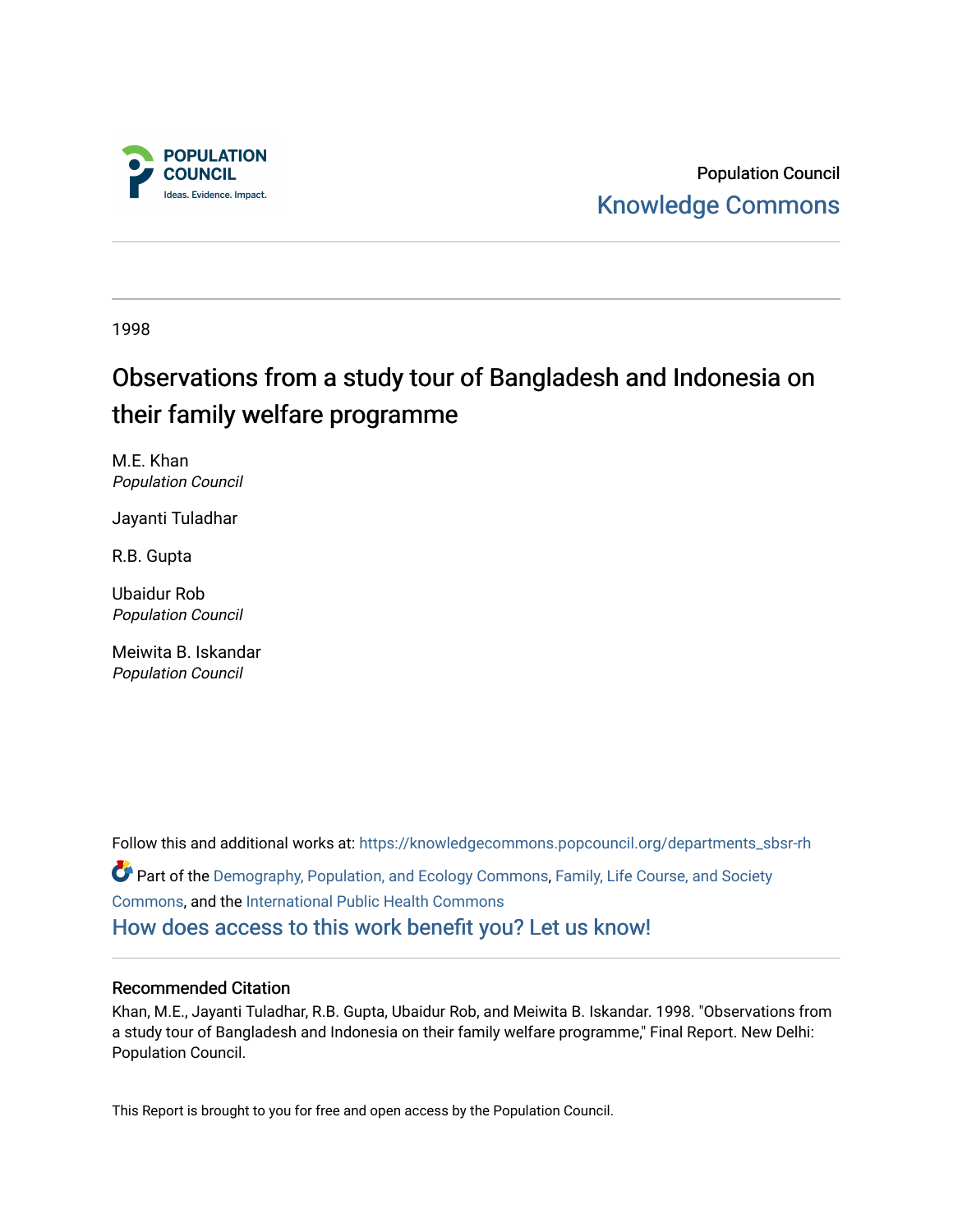# **OBSERVATIONS FROM A STUDY TOUR OF BANGLADESH AND INDONESIA ON THEIR FAMILY WELFARE PROGRAMME**

# **Final Report**

M.E. Khan Jayanti Tuladhar R.B. Gupta Ubaidur Rob Meiwita Iskandar

**Contract No. 0210.03833**

# **Population Council New Delhi**

**January 1998**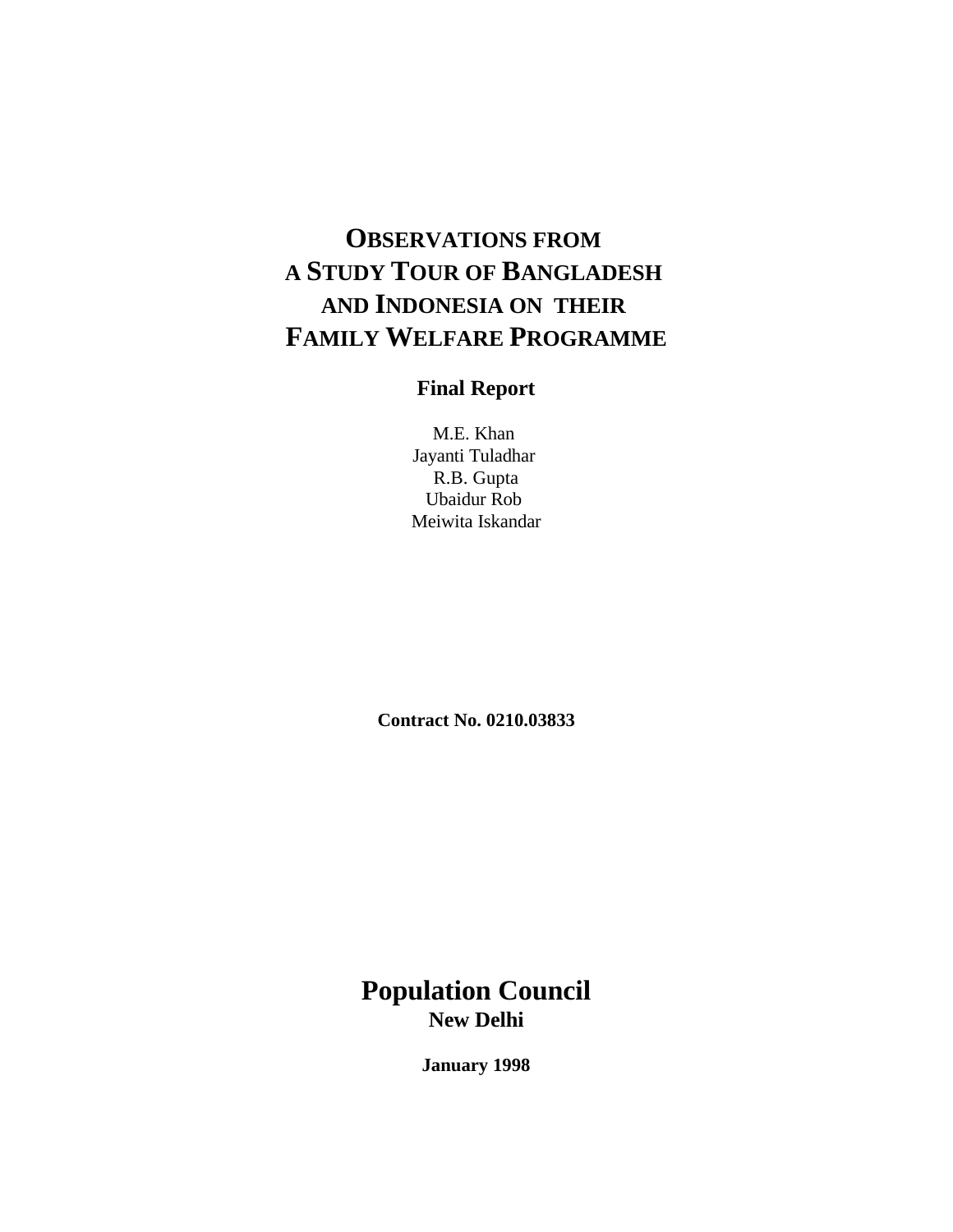# **Contents**

|      | <b>BACKGROUND</b>                                                                         | $\mathbf{1}$ |
|------|-------------------------------------------------------------------------------------------|--------------|
|      | PURPOSE OF THE STUDY TOUR                                                                 | 2            |
|      | <b>OVERVIEW OF THE VISIT</b>                                                              | 3            |
|      | Bangladesh<br>Indonesia                                                                   | 3<br>6       |
|      | <b>CUES FOR ACTION</b>                                                                    | $\tau$       |
|      | <b>APPENDIX</b>                                                                           |              |
| I.   | List of Officials Who Visited Bangladesh and Indonesia                                    | 10           |
| Π.   | Family Planning Programme in Bangladesh                                                   | 11           |
| III. | Family Planning Programme in Indonesia                                                    | 18           |
| IV.  | Bangladesh Programme Agenda for Observational Tour Officials<br>from Uttar Pradesh, India | 22           |
| V.   | Meeting Agenda for Indonesia                                                              | 23           |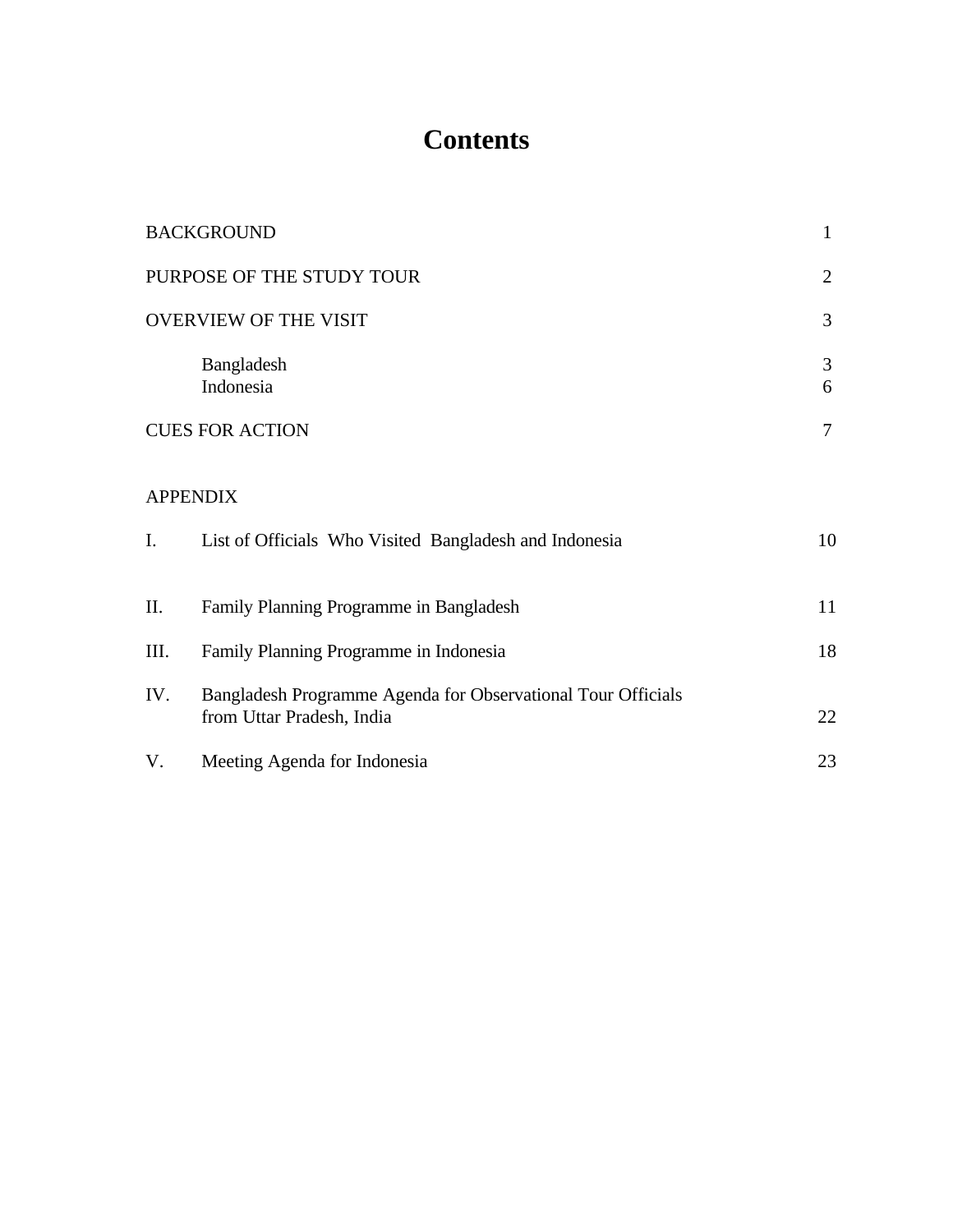# **OBSERVATIONS FROM A STUDY TOUR OF BANGLADESH AND INDONESIA ON THEIR FAMILY WELFARE PROGRAMME**

#### **BACKGROUND**

Bangladesh is often cited as an example of a country with a successful family planning programme where reproductive revolution is occurring despite the absence of significant economic improvements. The country has succeeded in bringing about a demographic transition at a much faster rate than many of its neighbouring countries, such as India and Pakistan. The sharp increase in the contraceptive prevalence rate from 3 percent in 1971 to 45 percent in 1993 and an equally sharp drop in fertility from 7.0 to 3.4 births per woman during the same period is remarkable. It reflects the extensive effort which the Government of Bangladesh, with the help of international agencies, has made to educate couples about family planning, and increase the access and choice of contraceptive methods, even in the remote areas. What makes these achievements noteworthy is the fact that this demographic transition is taking place when the country is considered to be one of the poorest countries in the world, with a high mortality rate and the majority of its population, particularly women, illiterate.

Another predominantly Muslim country that has achieved remarkable success in family planning is Indonesia which had unprecedented economic growth in recent years.

What lessons can be learnt from these success stories for the Indian family welfare programme? Can some of these innovative programmes and management strategies be replicated in India to improve the access, quality and promotion of family planning? A visit to these countries to study their family planning programmes provided opportunities to closely observe activities that have contributed to this success. Programmes of particular interest were: initiatives to bring in large non-government organisations (NGOs) to complement the efforts of the government; administrative mechanisms that have evolved over time to develop and sustain collaboration and partnership between the government and NGOs; strategic planning exercises before taking major initiatives to strengthen the programme; the institutionalisation of operations research (OR) for programme management, and testing alternative strategies to improve the delivery of services; and upscaling local initiative programmes in large areas.

It was thought that firsthand information on these aspects would be far more useful than providing programme managers with a large number of project reports or briefing papers.

In 1993 a similar visit to study Bangladesh's family planning programme was organised by the Population Council for senior managers of Pakistan's family planning programme. Based on a number of successful programmes run by the Bangladesh government, they took several initiatives to strengthen the delivery of family planning services in rural Pakistan. The appointment of a large number of female family planning workers on the pattern of Bangladesh's programme in rural Pakistan is one such example.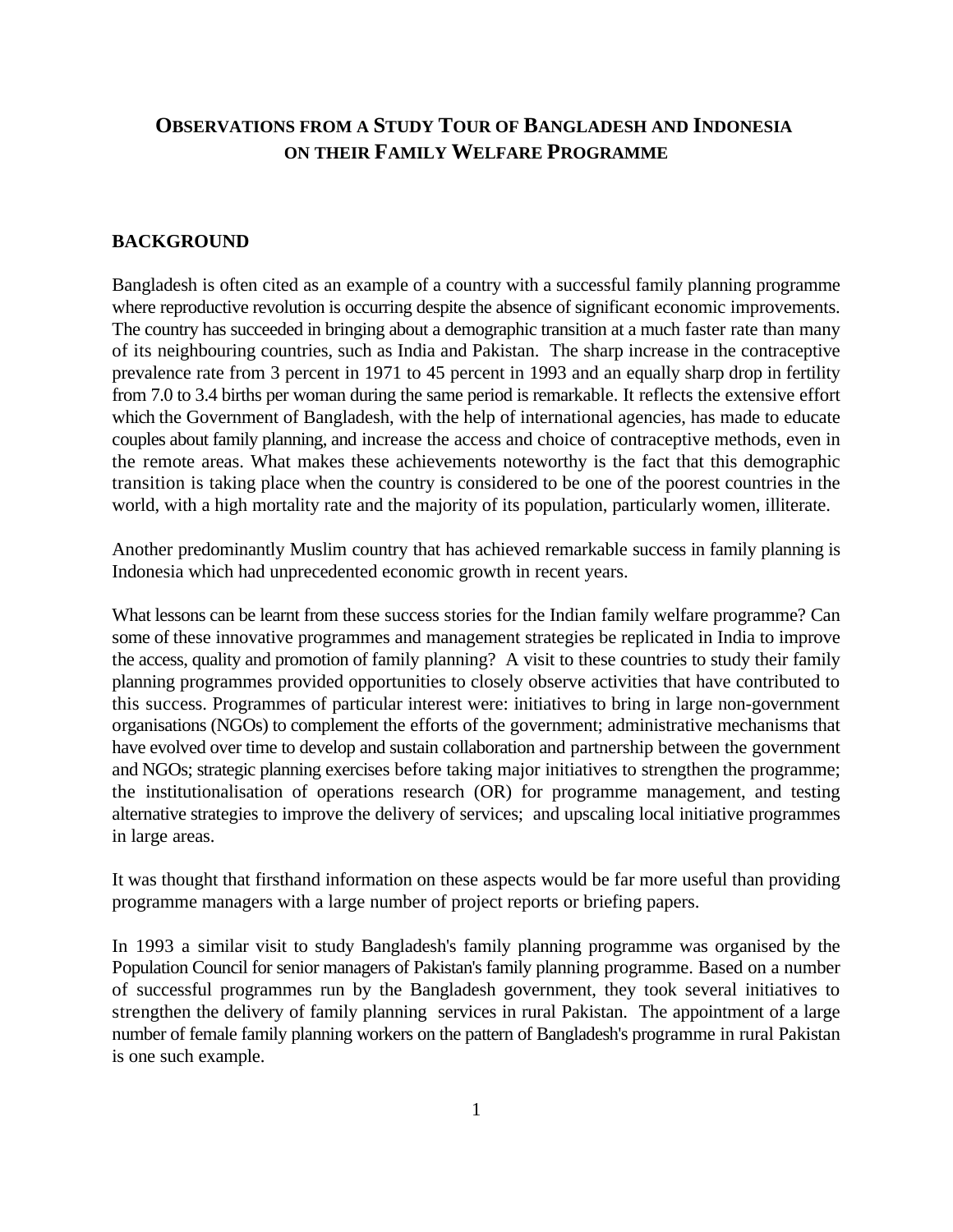The collaboration and sharing of experiences and expertise among countries in the region, particularly South Asian countries with a similar social and cultural background, was beneficial to all participating countries.

Against this background, the Population Council, under the Asia and Near East Operations Research and Technical Assistance (ANE OR/TA) project funded by United States Agency for International Development (USAID), organised a study tour of Bangladesh and Indonesia for Indian officials, comprising of senior and middle cadre programme managers of State Innovations of Family Planning Service Agency (SIFPSA), the Department of Family Welfare, Lucknow and Ministry of Health and Family Welfare (MOH&FW), Government of India (GOI), New Delhi. As the Bangladesh experience was considered to be more relevant for the Indian family welfare programme, it was decided that the visit to Indonesia would be limited to only two days for three senior programme managers, while the rest of the team would spend the entire period in Bangladesh and study the family planning programme in detail. The duration of the tour was nine days from 14 December to 22 December 1997.

### **Purpose and Team Composition of the Study Tour**

The specific objectives of the study tour were:

- **To observe the functioning of the government family planning programmes in Bangladesh and** Indonesia.
- **IDED** To sensitise members on how government and NGO programmes can complement each other.
- **To discuss the role of operations research and strategic planning in strengthening the** government's family planning programme.
- **To study the monitoring (MIS) system and supportive supervision model developed by the** Matlab Extension Project in Bangladesh and other local initiatives in the two countries.
- To discuss upscaling local initiatives in larger areas.

#### **Hosts, the Team Leader and Participants**

Mr. A.P. Verma, Principal Secretary, Health and Family Welfare, Government of Uttar Pradesh was the team leader and Ms. Aradhana Johri, Executive Director, SIFPSA, Lucknow was the coordinator. A broad description of the 12-member study team follows:

- **Example 1** Five senior officials from the Department of Health and Family Welfare, Government of Uttar Pradesh;
- One representative from MOH&FW, Government of India, New Delhi;
- Two representatives from SIFPSA;
- One official from USAID; and
- Three representatives from the Population Council.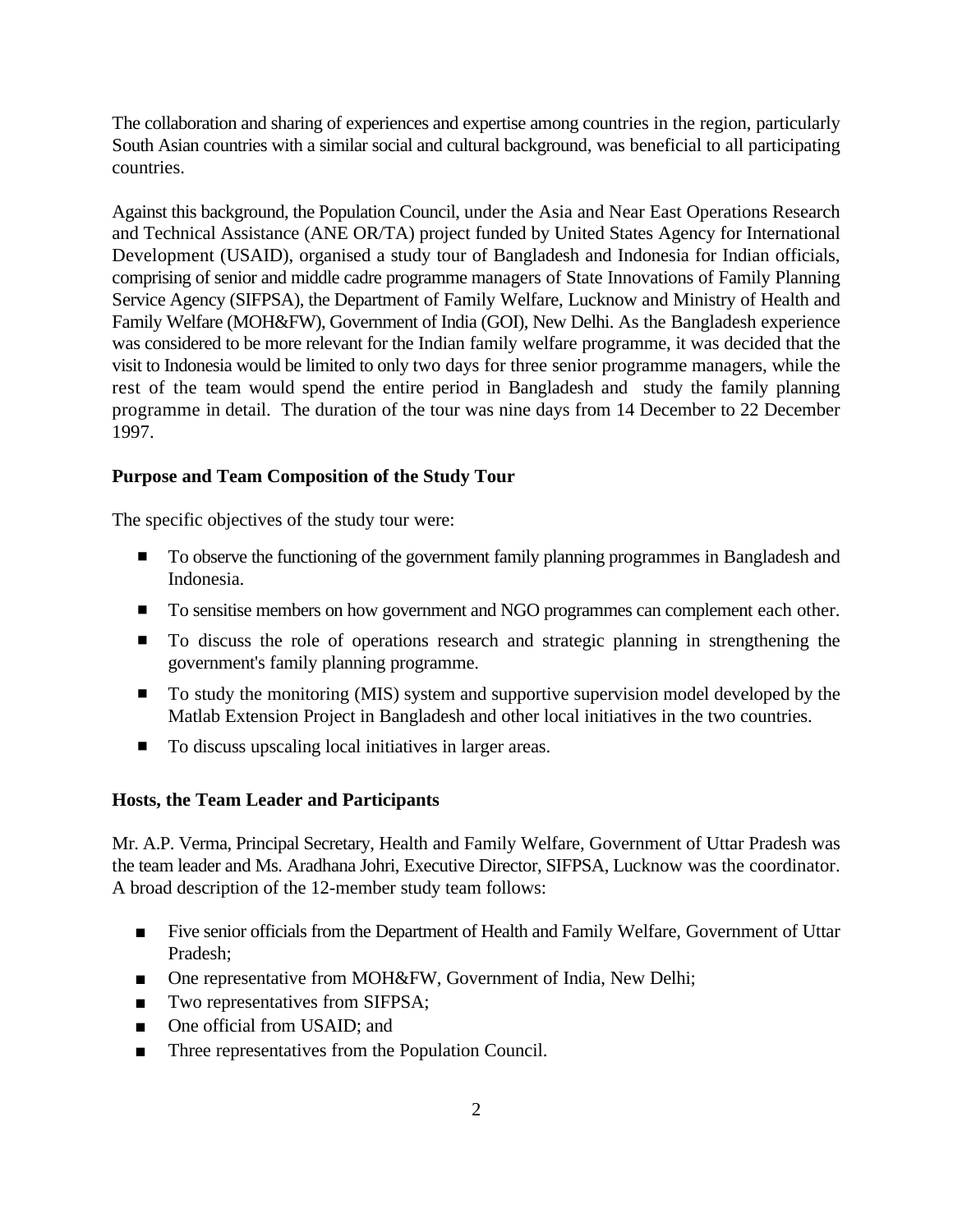The Bangladeshi government, with support from the local Population Council office in Dhaka, and the Population Council office in Jakarta, Indonesia hosted the team.

## **OVERVIEW OF THE VISIT**

#### **Bangladesh**

On 14 December 1997 the team members assembled at the Population Council's New Delhi office, and were briefed about their visit. On their arrival at Dhaka, the visiting team was taken to the Local Initiative Project (LIP) office, where they were briefed by Dr. Ubaidur Rob, Representative, Population Council in Bangladesh and the Director of LIP on the Bangladesh family planning programme. The briefing highlighted the main issues of programme, such as strong political commitment, close linkages between NGOs and the public sector, community participation and the use of satellite service clinics to enhance access to family planning services in remote rural areas.

On 15 December 1997, the team visited the Directorate of Family Planning and met Dr. Sirajul Islam, Director General, Family Planning and other officials. Dr. Islam told the team how the government organisation was structured, the involvement of NGOs in the programme, the logistics for contraceptive supply and the effective use of the information, education and motivation (IEM) unit of the programme. He also discussed about the acquisition of contraceptives, community involvement and the effectiveness of LIP.

In discussion, issues such as access to sterilisation services, the role of menstrual regulation in fertility decline, quality assurance measures and community participation were covered. The role and contribution of NGOs to the family planning programme and how the government of Bangladesh coordinates and interacts with these organisations were discussed at length.

Next, the team visited Mohammadpur Fertility Services and Training Centre (MFSTC), which is now being funded by the Government of Bangladesh. Dr. Sabra, the Superintendent, explained that the Centre is involved in providing clinical training to paramedics and medical doctors. On- the-job training in ligation and reproductive tract infection (RTI) is also provided to medical officers. In addition, the Centre also undertakes research on infertility and other aspects of reproductive health. The training centre is well equipped to perform these functions.

At Naraingonj's Bangladesh Mahila Sangha, the Director of the project explained how satellite clinics work in the area. This NGO is largely urban-based and runs six urban clinics in Naraingonj and the surrounding areas.

A dinner was hosted by the Population Council which was attended by Bangladeshi officials and representatives from several donor agencies. The participants had an opportunity to share their experiences with their Bangladeshi colleagues. The following day was a national holiday for Victory Day. The visiting team was taken to the Victory Memorial near Dhaka.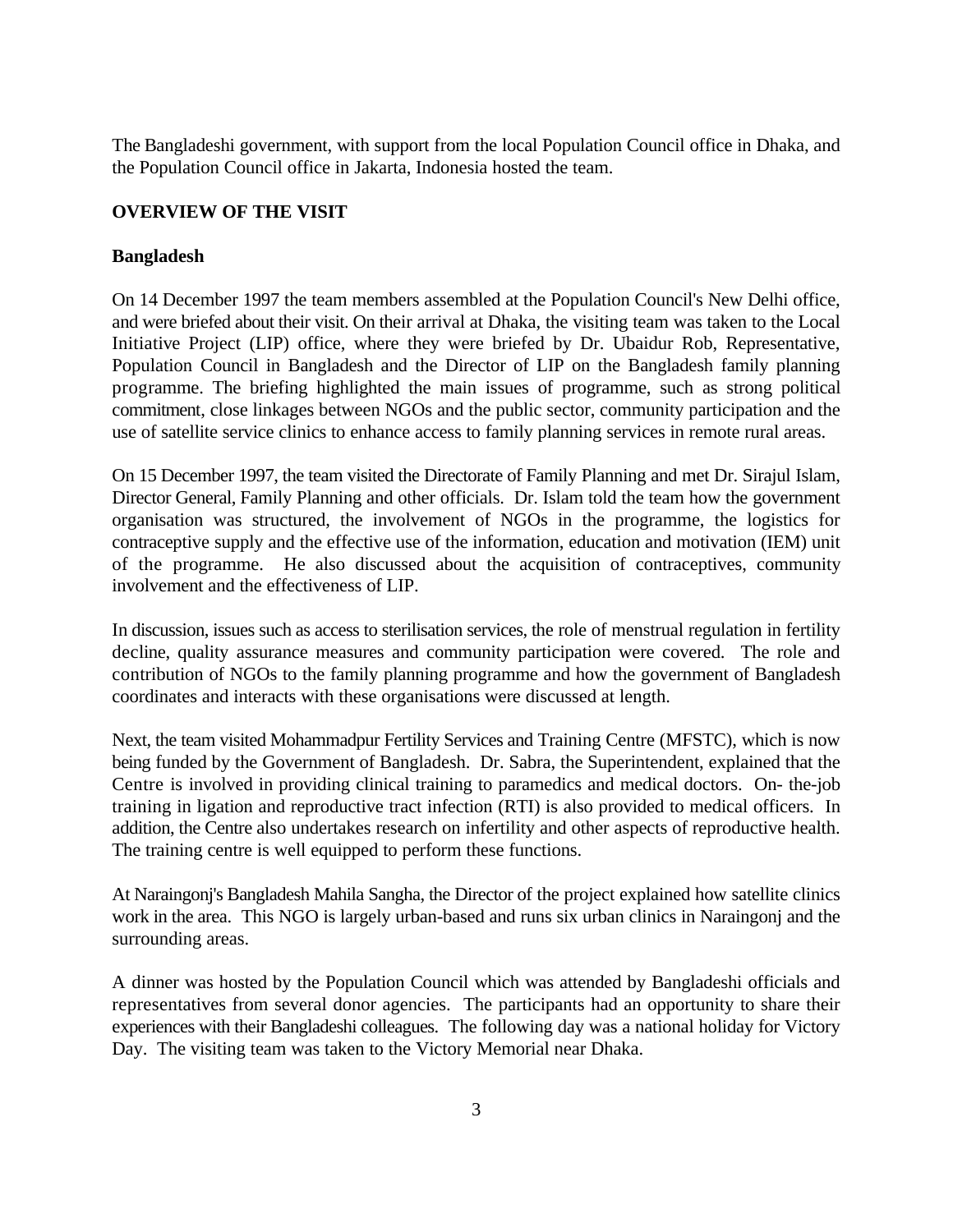On 17 December 1997, the team left Dhaka for Chouddagram thana in Comilla district to observe the LIP at Debidar Satellite Centre. The team members were impressed by the way registers were maintained, children's weight was taken and health education on EPI, MCH and FP was imparted. What impressed them most was the mapping of the eligible couples (ELCO). Local community volunteers - one for about 50 ELCOs - were enthusiastic, extremely involved in the programme and willing to work for the community. The workers were well trained in counselling. Some of the reasons given for working free were: they had free time, it helps the community, to gain importance in the community, or preferred to loan disbursement or other government programmes. The LIP experiment to introduce cost sharing for contraceptives was also impressive, particularly the option of accepting payment either in cash or kind.

The team also observed the *Uthan Baithak*, where the family welfare assistant (FWA) held literacy classes for women, and the door-step injectable programme. Later one team returned to Dhaka to proceed to Indonesia, while the other team stayed overnight in Comilla.

On 18 December 1997 the team left for Mirrashari, where officials of International Centre for Diarrhoeal Disease Research, Bangladesh (ICDDR,B) briefed the team about the project and its linkages with maternal and child health, family planning (MCH,FP) and OR projects. ICDDR,B began with a project on diarrhoea/cholera control that was expanded to cover MCH/FP programme in 1976 with the establishment of a programme unit in Matlab thana. Lessons learned from the Matlab project were upscaled and tested under the Matlab Extension Project which was carried out in two districts. Many of the successful OR projects from the Matlab Extension Project area were adopted in the national family planning programme. Participants were impressed by the role OR has played in strengthening the family planning programme in Bangladesh and testing new approaches before upscaling it at the national level.

Some of the important initiatives of the Matlab Extension Project include improvement in management information system (MIS), upgradation of services at the thana level to provide emergency obstetrics care and the development of operation theatres to provide quality services. Traditional birth attendants (TBAs) are given training to assist domiciliary deliveries. The project also examined sustainability through three strategies - cluster point visits, delivery at service points and one-step shopping (home-based service delivery). Under this programme, while services and contraceptives are provided free at satellite clinics, family welfare centres or the thana health complex, a small fee is charged for services/contraception if it is provided at the door-step of the client. Now the focus of the programme has shifted to providing an essential services package covering RTIs, family health needs and male involvement.

On 20 December 1997, the team visited the Integrated Family Development Programme (IFDP) in Dolia and Feni. This programme is run by the Family Planning Association of Bangladesh (FPAB) with funding from International Planned Parenthood Federation (IPPF) and Japanese Organisation for International Cooperation in Family Planning (JOICFP). The programme covers five unions and 17 villages in two thanas of Feni district. The FPAB runs one static clinic, four mobile centres and 24 service centres with 24 family planning volunteers and supervisory staff. The emphasis of the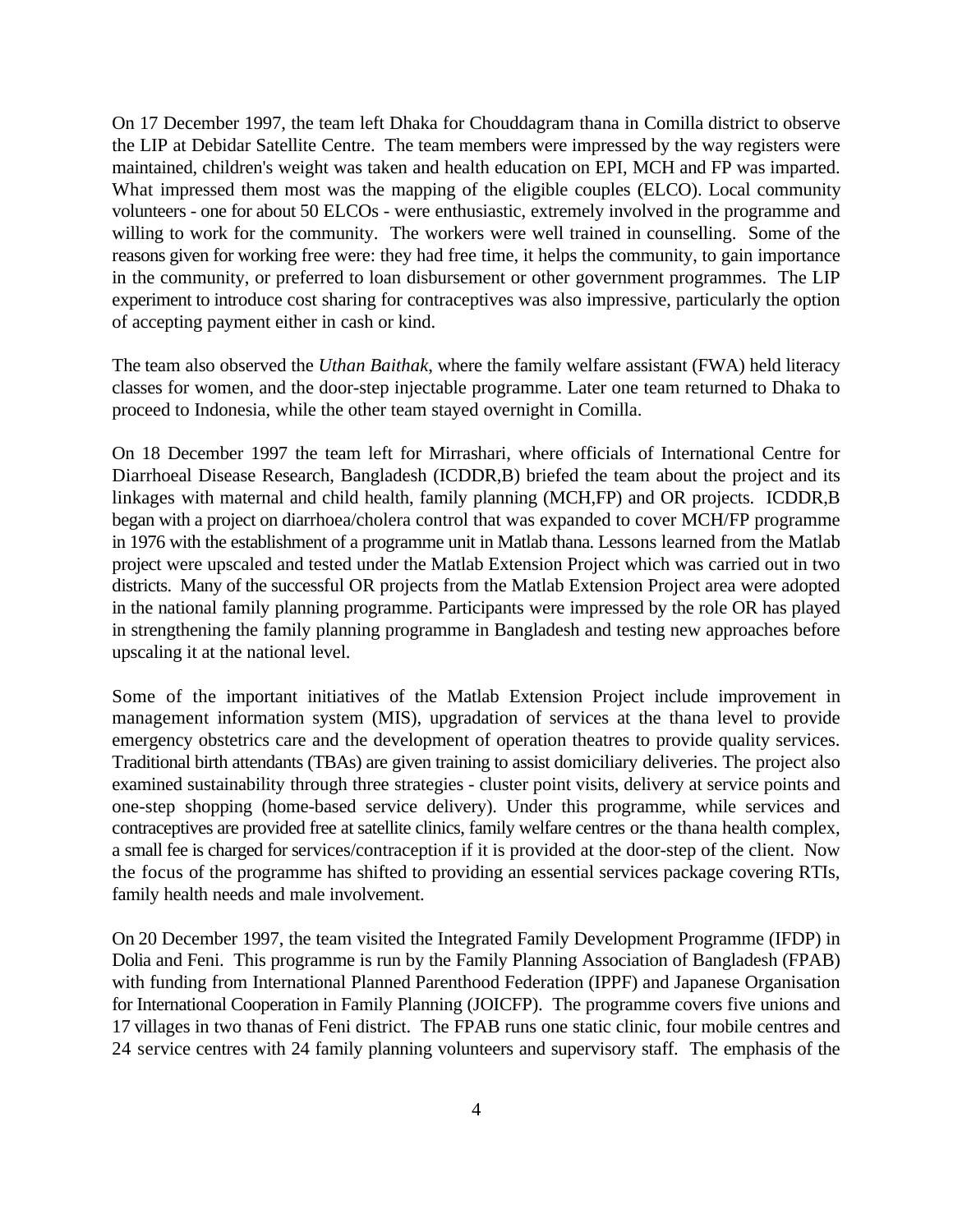programme is on literacy, MCH,FP parasite control and development activities for women. This is a good example of an integrated women's development project in which, apart from the health need, their other needs are also being addressed. Another interesting programme covers income generating activities for women, for which the FPAB arranges training on trade. Even the family planning programme is run on a payment basis, which covers 11 percent of expenditure. Under the programme, two villages were visited - Mashpur Ajim Uddinan Bari and Middle Dholia Radhasham Bari. Hence, the team observed women's involvement in income generating activities, mainly mat making, where they earn about 5-10 takas a day on a part-time basis.

On 21 December 1997, the team visited Tangail district, where the participants first met with the district officer of Tangail, who explained the organisation of the district. This was followed by a visit to the family welfare centre at Kalihathi, where they observed an OR project in which the issue of integration of RTI services with MCH and FP services is being addressed. The screening and examination work is done by a paramedical female welfare visitor (FWV). The workers are provided with a three day training by a medical officer of the centre and are monitored by family planning surveillance teams. The Indian team was impressed by the facilities and the ease with which the FWVs examined the reproductive tract infection cases.

In the last phase the team visited Kumudini Hospital. This 750 bed hospital is run by a private charity trust almost free of charge for service. Dr. B.R. Pati, the Medical Superintendent, gave an overview of the services provided by the hospital, which includes free sterilisation in the operation theatre facility. The team observed mini-lap operations being conducted under fairly hygienic conditions. It was felt that the quality of services provided by the hospital was good.

On 22 December 1997, the team returned to India. On the whole, team was impressed with Bangladesh's achievements in the family planning programme. It was felt that some of these programmes can be replicated in Uttar Pradesh, without introducing any major changes.

Some of the interventions and components that were particularly impressive were:

- The government's commitment to family planning as a priority programme.
- **EXECUTE:** Monitoring Implementation and Evaluation System (MIES) and the coverage of eligible couples.
- ELCO mapping and monitoring for contraceptive acceptance and unmet need.
- **••** Payment for services at the door-step, which is a move towards financial sustainability.
- **EXECUTE:** NGOs and community involvement through LIP.
- **Establishment of satellite clinics at the grassroots level.**
- $\blacksquare$  The quality of the facilities up to the union level.
- The role of family welfare assistants (FWAs) and an effective system of supervision.
- **EXECOLLA** Collaborative efforts between clinical and paramedical staff for the decentralisation of work responsibilities.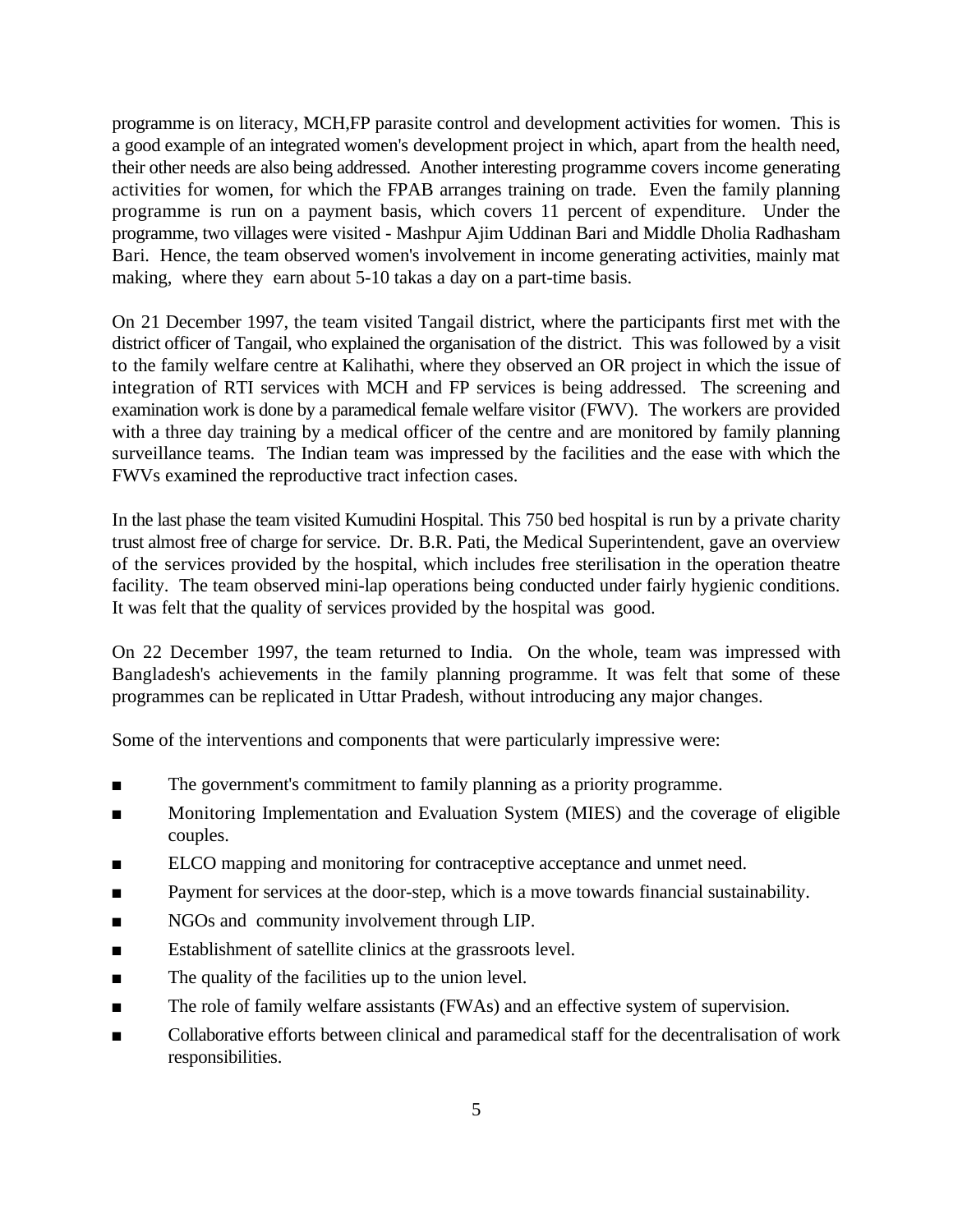#### **Indonesia**

The team members who visited Indonesia were: Mr. A.P. Verma, Ms. Aradhana Johri, Dr. C.R.K. Nair, Dr. M.E. Khan and Dr. Jayanti Tuladhar

The team spent two days in Indonesia and could only cover selected institutions and health facilities. The agenda for the two-day programme is given in Appendix V. The most rewarding experience was meeting with Prof. Haryono, Minister for Population and Chairman of National Family Planning Coordinating Board (BKKBN) and other top programme managers of the Indonesian family welfare programme. The focus of these discussion was strategic planning and detailed preparatory work which are undertaken before taking any major initiatives in the family planning programme, particularly if a new contraceptive is being introduced. Close monitoring of the programme at all levels of implementation and economic sustainability, cost sharing for services and contraceptives are considered important components of the strategic plan.

A visit to health facilities, such as Puskesmas Cilinciry and Koja Hospital (a district-level hospital), which are collaborating in an OR study supported by the Population Council on improving services for reproductive health and sexually transmitted diseases, revealed that in general the clinics are better organised, equipped and cleaner than in the district or sub-district hospitals in India. There was not much opportunity to study the resource input into the health and family welfare programme but at all levels, cost sharing by patients/clients was a dominant theme which also perhaps helps to keep clinics clean, well equipped and efficient managed.

Prof. Haryono maintained that the strong political commitment to the programme on the one hand, and detailed strategic planning of the programme on the other, have contributed significantly to its success. Two other factors which emerged from the discussion with Prof. Haryono and other top programme managers were the emphasis on the accountability of officials at all levels for the performance of the programme and the availability of a wide choice of contraceptive methods both from government channels as well as the social marketing approach.

For any major interventions in the programme such as the introduction of courses on family formation and responsible sexual behaviour in schools, religious leaders are taken into confidence and made partners in approving the programme. This, according to Dr. Haryono, is a part of strategic planning. Once religious and community leaders are taken into confidence, implementation of the programme becomes easier.

The impact of these initiatives can be judged by the fact that, despite being a Muslim country, family life education and responsible sexual behaviour is being taught in all schools, including schools run by Islamic trusts. The team visited one such school, Mohammadiyah III High School in Kebayoran Baru, where a course on family formation is given by a counsellor from the Family Planning Association of Indonesia.

An informal dinner on 19 December with selected senior government officials and professionals from USAID and other donors provided the team with an opportunity to share each others' experience.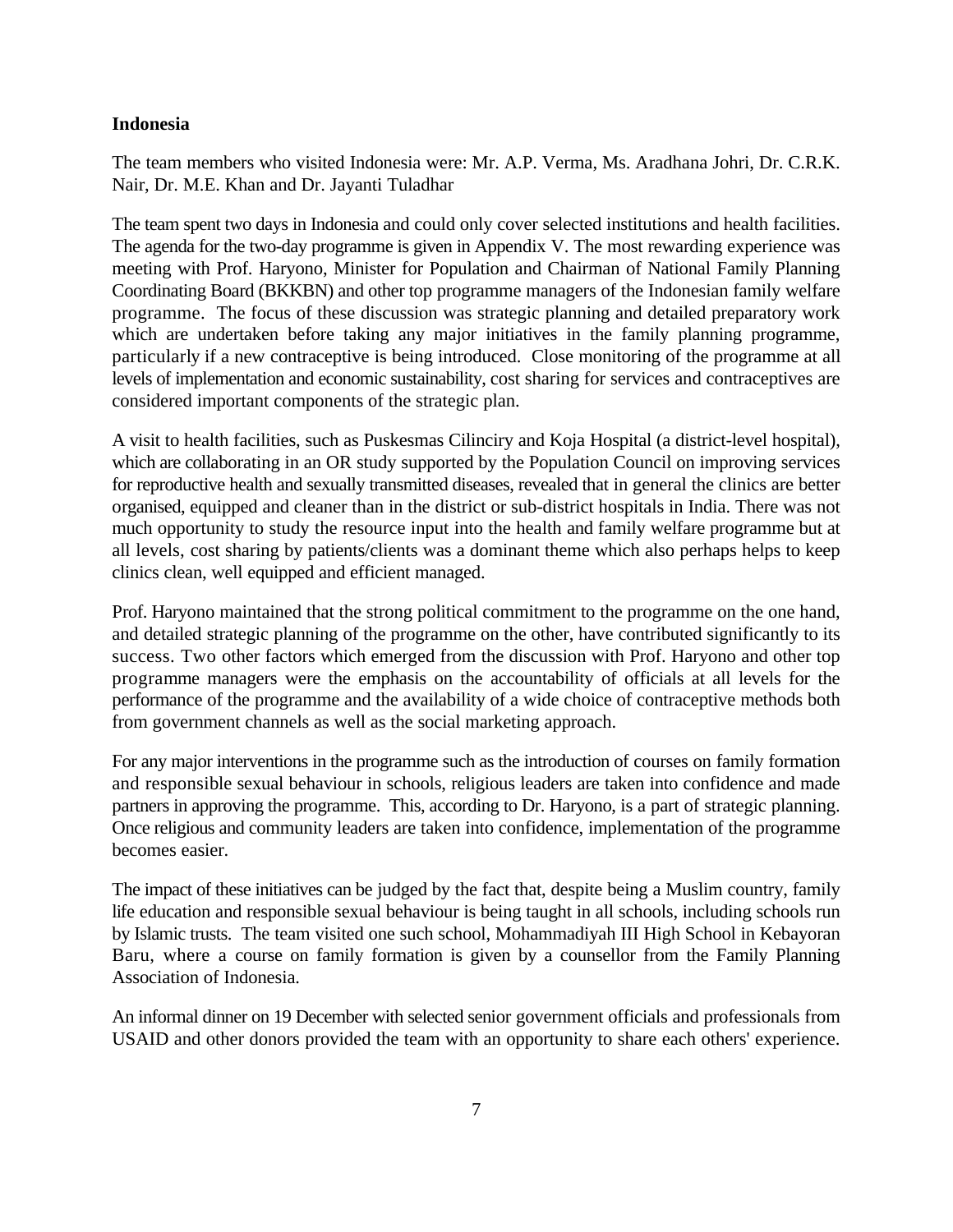Support from USAID and the local Population Council office was excellent. It was only because of their efficient planning that the study team could achieve so much in such a short period.

# **CUES FOR ACTION**

The family planning programmes in Bangladesh and Indonesia provide many cues to strengthen the family welfare programme in Uttar Pradesh (for country profiles and factors contributing to their success, see Appendix I). They also suggest that many initiatives taken by the Innovations in Family Planning Services (IFPS) project are in the right direction. Observations of the study tour reinforce the necessity of close monitoring and performance analysis of the projects funded by SIFPSA to identify successful interventions and expand them in priority districts. Some important cues for action are briefly discussed below:

**1. Political commitment and regular programme review by top programme managers**: Observations from both Bangladesh and Indonesia reveal that a strong and sustained political commitment by top political leaders, such as the President of the country, is a key factor in making the programme a success.

A strategy needs to be developed to sensitise political leaders to make them more supportive to the programme and involve them in community mobilisation for social change. A presentation to the Chief Minister and ministers of various departments on family welfare - the programme's current status, the consequences of continued population growth for the economy and development of the state, SIFPSA's initiatives and the Indonesian example of inter-sectoral coordination for family planning - will be useful. Similarly, organising regional meetings on population and reproductive health for MLAs and other influential political leaders, and getting District Collectors to constitute district-level committees of political leaders and zilla panchayat leaders for the mobilisation of community participation could help the programme. District level initiatives could also be planned as a part of a district action planning exercise which, under the IFPS project, has started in a few selected districts.

Apart from political commitment, a regular review of the programme by the top managers, as we have seen in Bangladesh and Indonesia is also instrumental in strengthening the overall supervision system of the programme down to the grassroots workers level. Similar initiatives at the Principal Secretary level and setting up an inter-sectoral coordination committee of secretaries by the Chief Secretary to bring about a coordinated effort to improve the access, quality and promotion of family planning and reproductive health as well as women's empowerment could be explored.

**2. Community Mobilisation**: In what way can the panchayat system, particularly women panchayat members be involved in community mobilisation and increasing the accessibility of contraceptives at the village level? Their involvement will not only increase the accessibility of pills and condoms at the village level, but may also help to improve the supervision of grassroots workers and expand the programme's support base at the community level. A beginning was recently made in Madhya Pradesh, while Gujarat and Maharashtra have long experience in using panchayats as an organisation to bring about social change.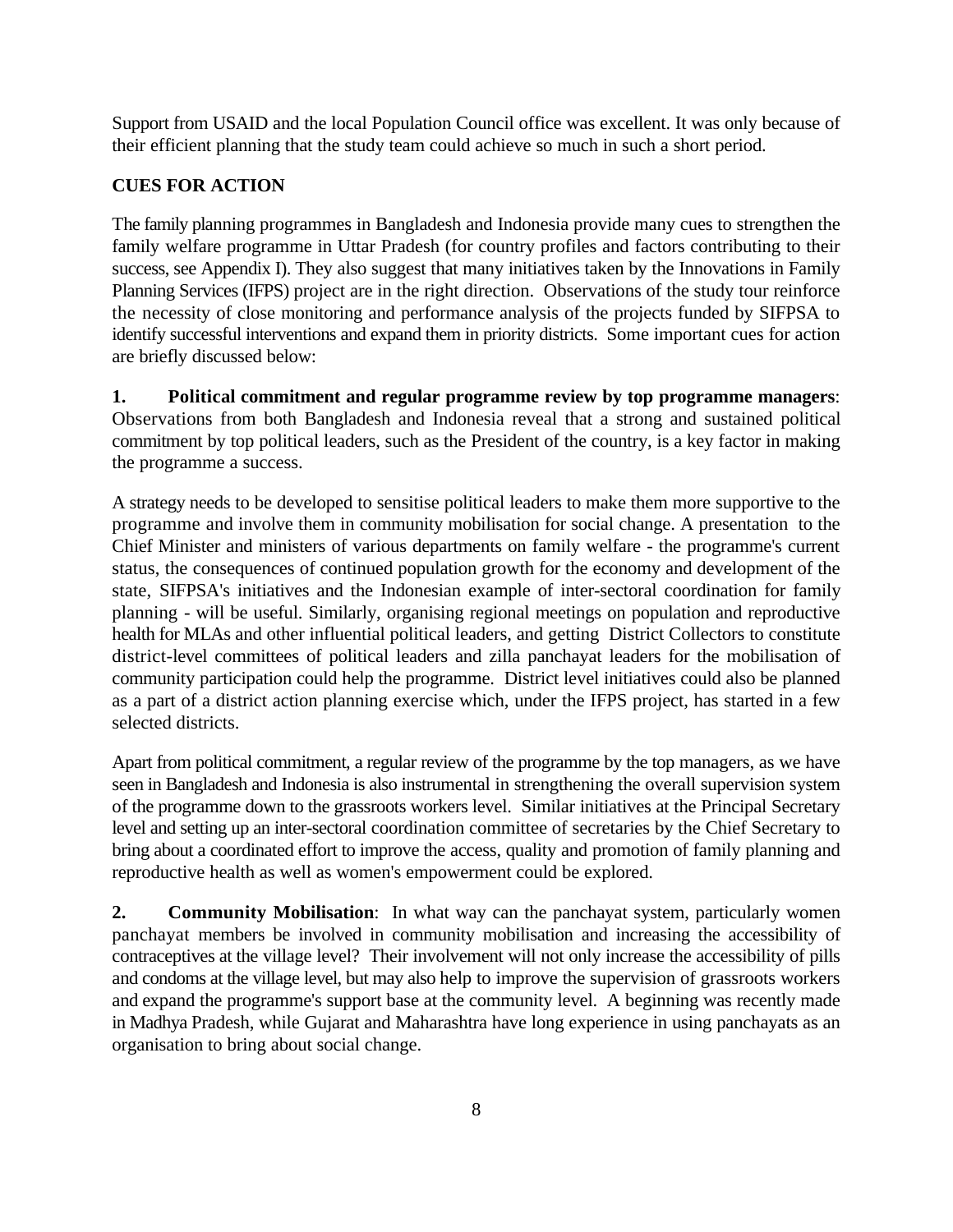SIFPSA has initiated a programme to sensitise panchayat members about reproductive health. It is important to analyse how this programme is progressing and identify how panchayat members can be involved in the programme.

**3. Accessibility to Services:** The operations research carried out by the Population Council and ICDDR/B in the Matlab Extension Project showed that increasing the population worker ratio is crucial for strengthening the outreach programme. Based on these findings, Bangladesh added a new cadre of female workers to provide outreach services. This initiative turned out to be the most important factor in increasing the accessibility of services at people's doorstep. To further enhance the population worker ratio on the outreach programme, NGO-government collaboration was strengthened. The satellite clinic approach was yet another initiative to increase the accessibility and outreach of services in rural areas.

In the public sector of Uttar Pradesh, the population worker (Auxiliary Nurse Mid-wife) ratio cannot be reduced further from the existing norm and alternative strategies need to be developed and initiated. Some initiatives taken under the IFPS project by involving dairy cooperative workers, training doctors of the indigenous systems of medicine, involving private practitioners and encouraging NGOs to establish a network of depot holders can contribute substantially to improve the population provider ratio. It is important that the impact of these projects is closely reviewed by SIFPSA and the Government of Uttar Pradesh to see how far these programmes are achieving their objectives and what modifications need to be made before expanding them to other districts.

The Apna Ghar clinic, a modified version of the link person scheme initiated by the CMO, Agra, is close to the satellite clinic approach in Bangladesh. What is the potential of this approach for upscaling in other districts and whether further improvement is required?

**4. Supervision:** A committed cadre of workers and effective supervision at all levels are other components of both the Bangladeshi and Indonesian family planning programmes. Political commitment to the programme and a regular review of the performance, logistic support and supplies by top programme managers helped significantly to make the programme effective and functional.

In the context of Uttar Pradesh, supervision particularly at the PHC and subcentre level, is one of the weakest links. This is partly because of the poor infrastructure at the subcentre and PHC level, irregularities in transfers and postings, lack of authority and accountability at all levels and the large number of vacant posts of grassroots supervisors (only 48 percent of lady health visitors are working against 3,761 actually required in the state). This is further compounded by the problem of mobility of workers as well as supervisors (see UPDATE 8 of the Population Council, India).

It is important to discuss how to address bottlenecks in the programme. What can be done to expedite filling the large number of vacant positions of field supervisors? How can the posting of workers be streamlined as that they are not concentrated in developed districts near Lucknow and other urban centres at the cost of less developed districts and remote PHCs and subcentres? What can be done to increase the mobility of workers and supervisors?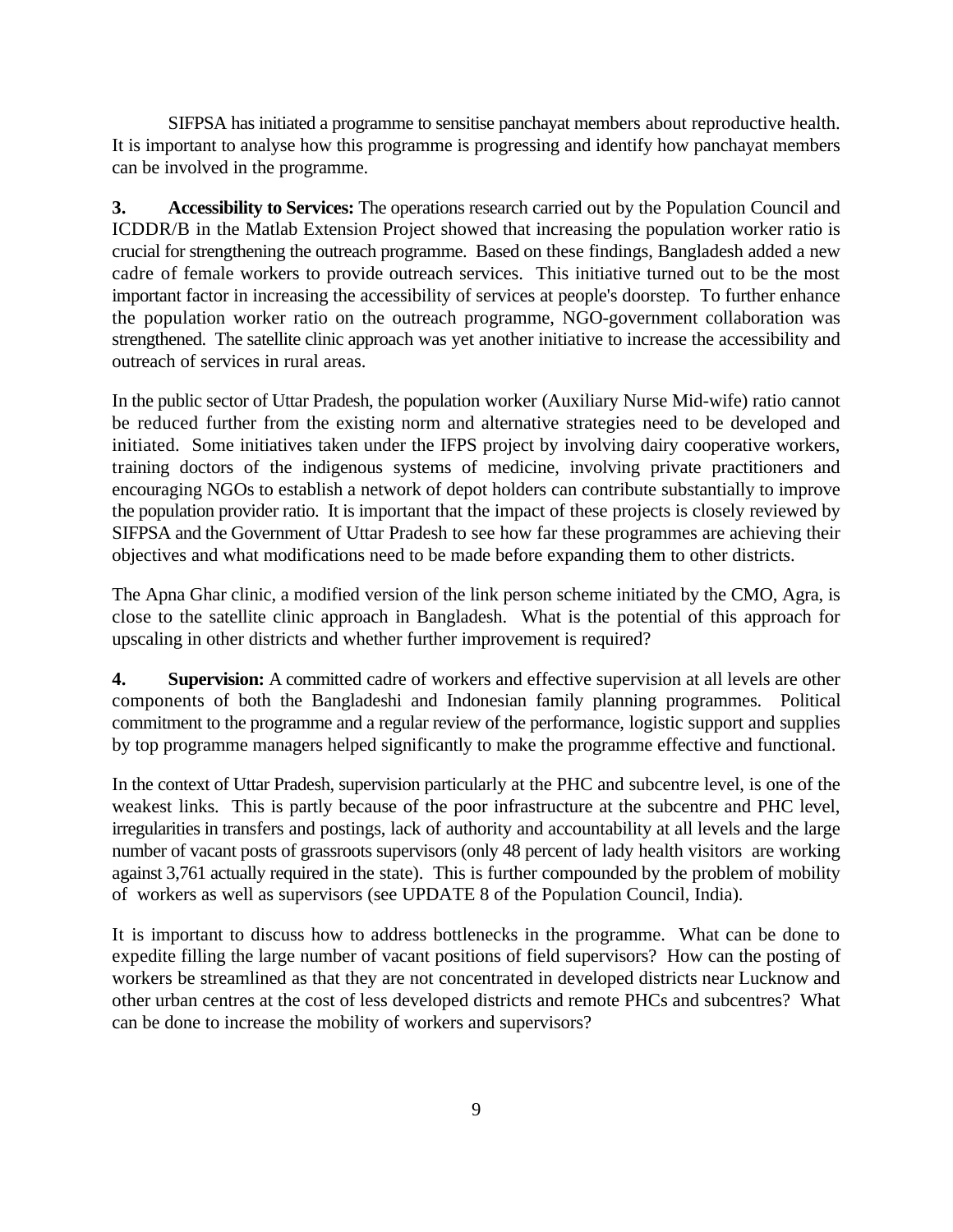To what extent can the supervision of the field staff be improved by making doctors of additional PHCs accountable for the performance and supervision of staff of their area (30,000)? What additional authority do they need to be given while making them accountable for the performance and quality of services provided in their work area?

It is important that supervision goes beyond field visits and checking of performance statistics by supervisors. Changing the mind-set of providers about the quality of service is the biggest challenge. Quality performance indicators developed under the IFPS project and check-lists for field supervisors prepared by the Population Council under the Supportive Supervision Project can be an important input in this effort.

**5. Expanding Contraceptive Choice:** Both in Bangladesh and Indonesia, easy access and availability of choice to a variety of contraceptives contributed both to the recruitment of new family planning acceptors and continuation of contraceptive use. There may be problems such as sideeffects, lack of supply or clients who dislike the method and switching to another method of contraception is not discouraged. In both countries, the introduction of injectable contraceptives increased the couple protection rate by 5-6 percent three to four years.

In India, though the injectable contraceptive has not been included in the programme, the use and sale of depo-provera (DMPA) a three monthly injectable has been permitted by the MOH&FW, GOI. Several NGOs, such as Family Planning Association of India and Parivar Seva Sanstha, and a few private practitioners already offer this method in selected clinics. It is important that SIFPSA, on an experimental basis, tests the acceptability and operational details of injectable contraceptives in different settings. As providing injectable contraceptives from only static clinics may not be useful for sustained use, NGOs that are selected for the pilot project should have an outreach programme that is well supported by a clinic to provide follow-up care to acceptors, if required. Preferably, services should be provided on a cost-sharing basis. As injectable contraceptives may cause some menstrual disturbance leading to discontinuation, screening and counselling must be an integral part of the programme offering injectable contraceptives. To start with injectable contraceptives should be offered through established NGOs and private practitioners, who can ensure quality of services, good screening and strong counselling. Based on the experience of NGOs, this effort should be followed by a few selected PHCs known for quality services. Apparently, MOH&FW, GOI, will not be against this policy of initiating DMPA with NGOs as one more contraceptive choice.

**6. Government-NGO Collaboration:** How can collaboration between NGOs and the government be enhanced? Information, education and communication (IEC), community based distribution (CBD), social marketing, community mobilisation and testing of alternative delivery models, including cost recovery, are some of the areas where NGOs have shown promising results in Bangladesh. Should the Government of Uttar Pradesh setup a government-NGO coordination committee? SIFPSA is already working closely with several NGOs and could perhaps take the initiative to work as a link agency between the Government of Uttar Pradesh and NGOs. SIFPSA can be designated the secretariat for such government-NGO committee coordination and action. This move will be in agreement with recent initiatives by the MOH&FW, GOI, which is trying to identify a mechanism to coordinate NGO activities at the state level.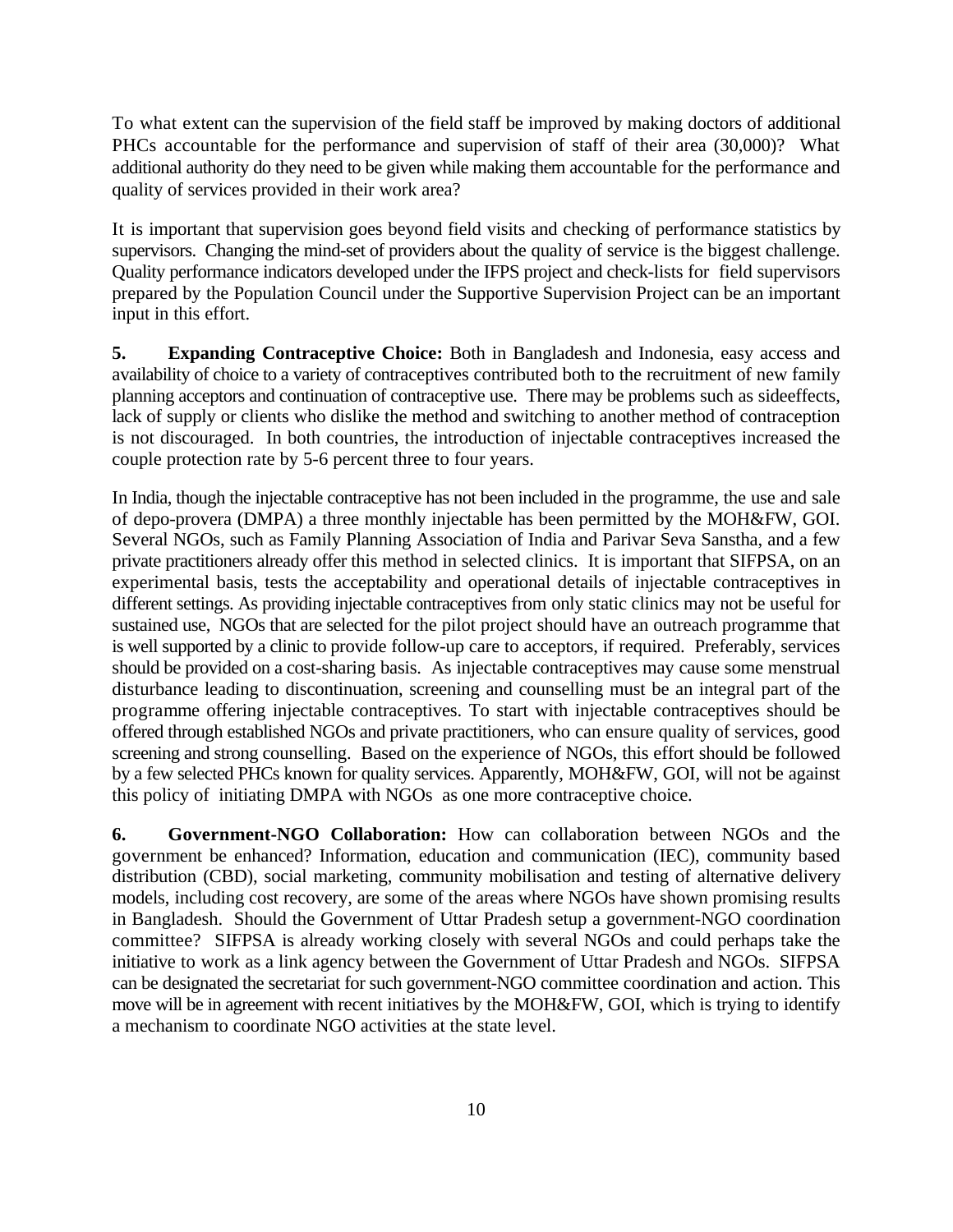**7. Strategic Planning of the Programme:** Strategic planning and operations research are two important management components in the Bangladeshi and Indonesian family planning programme. Initiatives should be taken to discuss how a culture of strategic planning can be introduced at the state level and operations research should be institutionalised at all levels. Recent initiative of SIFPSA in developing district action plans is a good example of such a planning exercise and should be encouraged in other districts as well.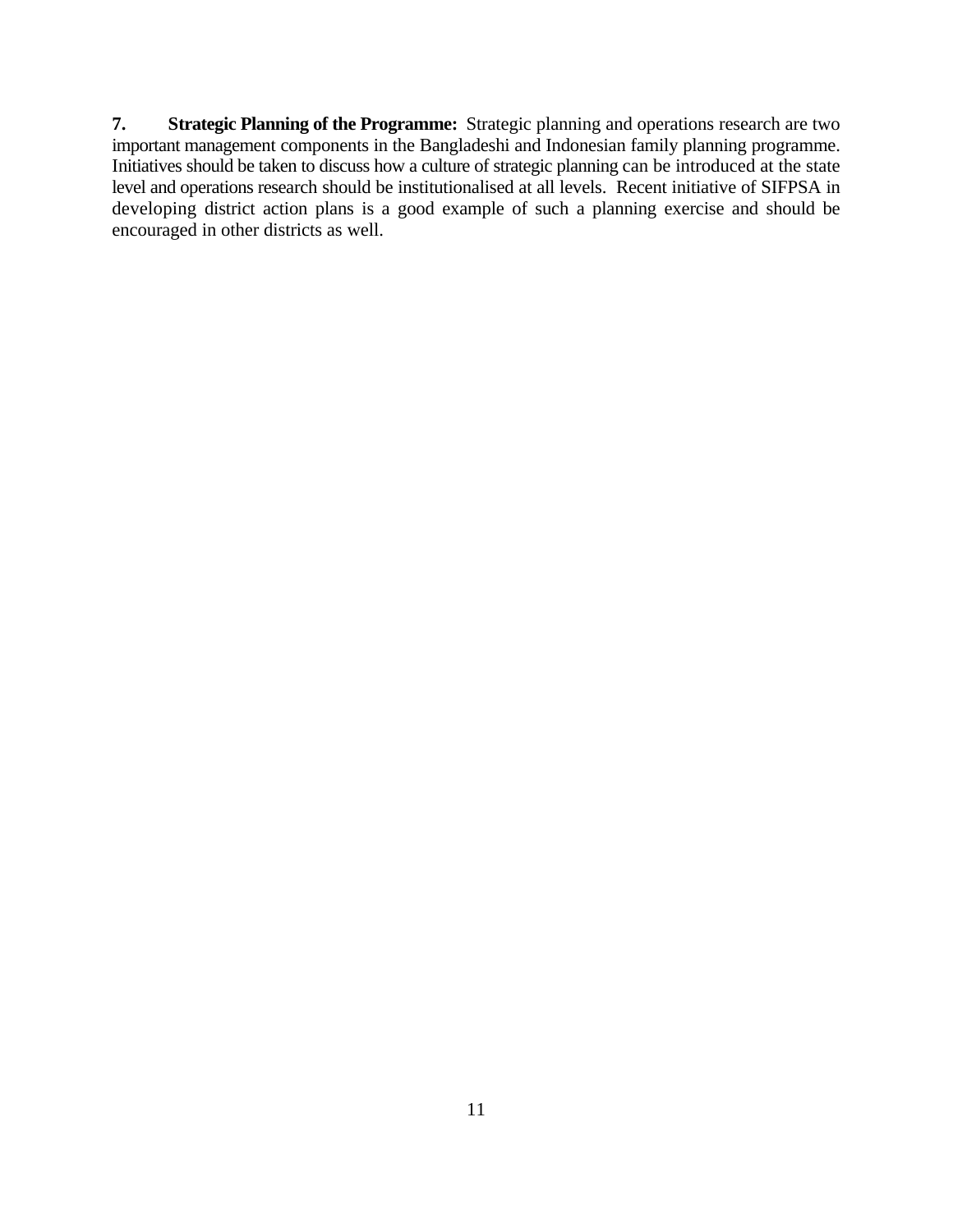# **Appendix I**

# **LIST OF OFFICIALS WHO VISITED BANGLADESH AND INDONESIA**

|     | <b>Name</b>            | <b>Designation</b>                                                                                                    |            | <b>Country Visited</b> |
|-----|------------------------|-----------------------------------------------------------------------------------------------------------------------|------------|------------------------|
| 1.  | Mr. A.P. Verma, IAS    | Principal Secretary (H&FW)<br>Govt. of Uttar Pradesh                                                                  |            | Bangladesh/Indonesia   |
| 2.  | Ms. Aradhna Johri, IAS | <b>Executive Director</b><br><b>State Innovations in FP Services</b><br>Agency (SIFPSA)<br>- USAID Sponsored project. |            | Bangladesh/Indonesia   |
| 3.  | Dr. C.R.K. Nair        | <b>Assistant Commissioner (FW)</b><br>Govt. of India, New Delhi                                                       |            | Bangladesh/Indonesia   |
| 4.  | Dr. O.P. Rai           | <b>Chief Medical Officer</b><br>Sitapur District (UP)<br>(OR district)                                                | Bangladesh |                        |
| 5.  | Dr. A.K. Saxena        | <b>Chief Medical Officer</b><br>Agra District (UP)<br>(OR district)                                                   | Bangladesh |                        |
| 6.  | Dr. L.B. Prasad        | <b>Chief Medical Officer</b><br>Jhansi District (UP)                                                                  | Bangladesh |                        |
| 7.  | Dr. Sulabha Swaroop    | <b>Project Coordinator</b><br>SIFPSA, Lucknow                                                                         |            | Bangladesh             |
| 8.  | Dr. R.K. Singh         | <b>Medical Officer</b><br>CHC, Agra                                                                                   |            | Bangladesh             |
| 9.  | Dr. P.N. Sushma        | Population & Nutrition Division<br>USAID, India                                                                       |            | Bangladesh             |
| 10. | Dr. M.E. Khan          | Associate & Country Advisor<br>Population Council, New Delhi                                                          |            | Bangladesh/Indonesia   |
| 11. | Dr. Jayanti Tuladhar   | Programme Associate<br>Population Council, New Delhi                                                                  |            | Bangladesh/Indonesia   |
| 12. | Dr. R.B. Gupta         | <b>Evaluation Specialist</b><br>Population Council, Lucknow                                                           |            | Bangladesh             |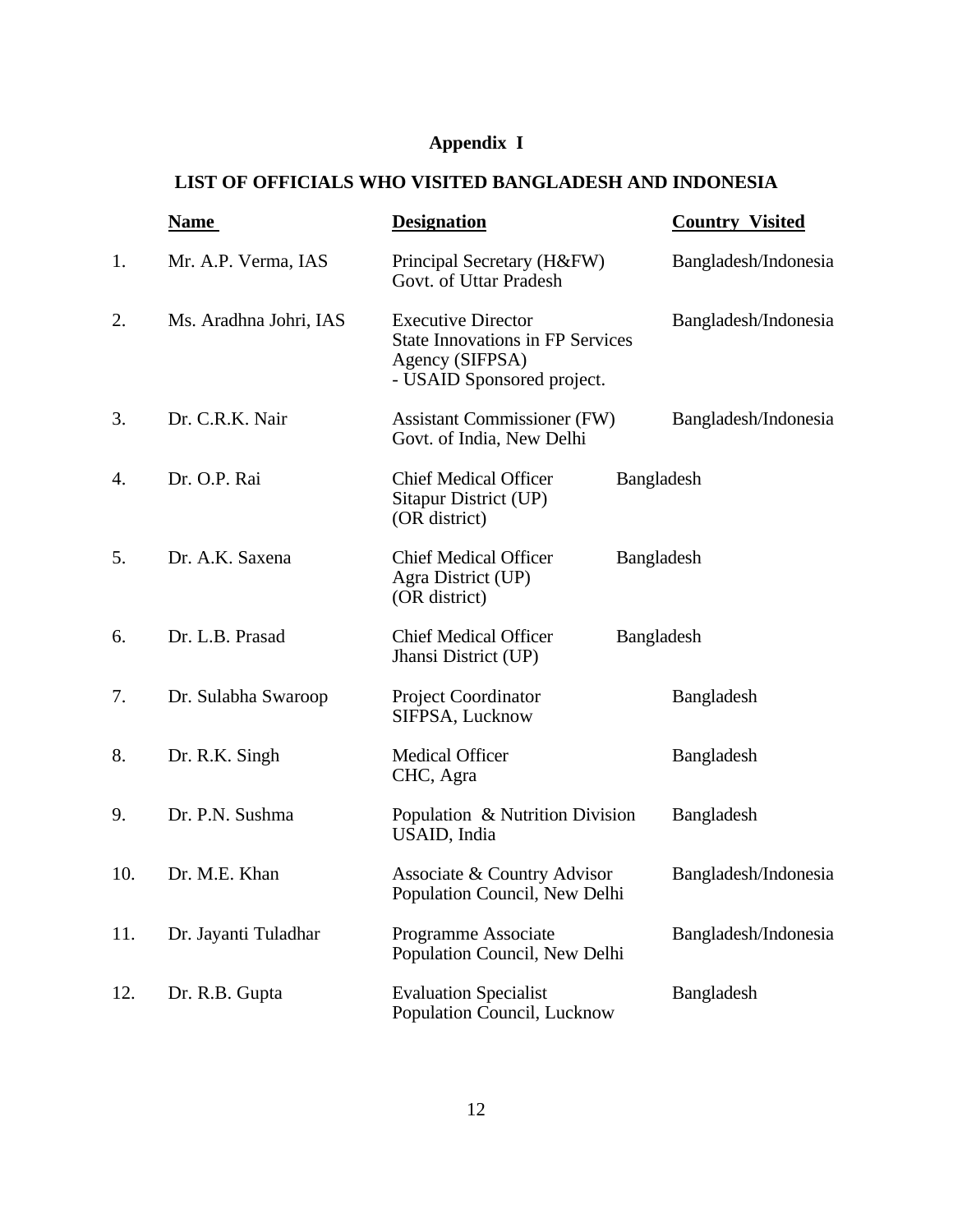## **Appendix II**

# **FAMILY PLANNING Programme IN BANGLADESH**

## **The Land and Population**

The people's Republic of Bangladesh is the ninth most populous nation of the world. Bangladesh has a land area of 56,000 square miles and is divided into 64 districts, which are primary units of administration. Districts are in turn divided into thanas, unions, wards, and villages (Table 1). The population of Bangladesh is large and also is growing continuously. The total population of 76 million in 1974 grew to 90 million in 1981 and 111.5 million in 1991. The estimated population size is 124 million in 1997. Bangladesh is one of the most densely populated countries in the world (883 person per sq.km.) and the current rate of population growth is estimated at 1.7 percent per annum.

| Administrative and other units | Number   | Average population<br>(1991 Population Census) |
|--------------------------------|----------|------------------------------------------------|
| Division                       | 6        | 20.5 million                                   |
| District                       | 64       | 1.92 million                                   |
| Thana                          | 490      | 2511020                                        |
| Union                          | 4451     | 27634                                          |
| Mouza                          | 59990    | 2050                                           |
| Household                      | 19979932 | $6.16$ (persons)                               |

#### **Table 1: Administrative and other units of Bangladesh**

#### **Economy**

The economy of Bangladesh is primarily agricultural and has traditionally depended on the export of agricultural products, especially jute, sugarcane and tea. In the recent years, export-orient textile sectors played a major role in export earnings and employed more than one million women. Approximately two-thirds of the labour force is engaged in agriculture which account's for half of the Gross Domestic product (GDP). Limited information on unemployment suggests that about onefourth of the labour force is unemployed. Economic growth during the first half of 1990s has been slower than expected. The average annual economic growth rate has been less than 4 percent. Both the Government and NGOs have been trying to provide better access to credit, and to increase education and literacy levels in the rural areas. The per capita income is less than US \$300 and half of the population lives below the poverty line.

## **Social Context**

Two characteristics which distinguish Bengali population from the rest of Indian Subcontinent are linguistic homogeneity and Islamization of the local culture and traditions (87 percent of the population are Muslims). These distinctive features can be found in the socio-cultural institutions,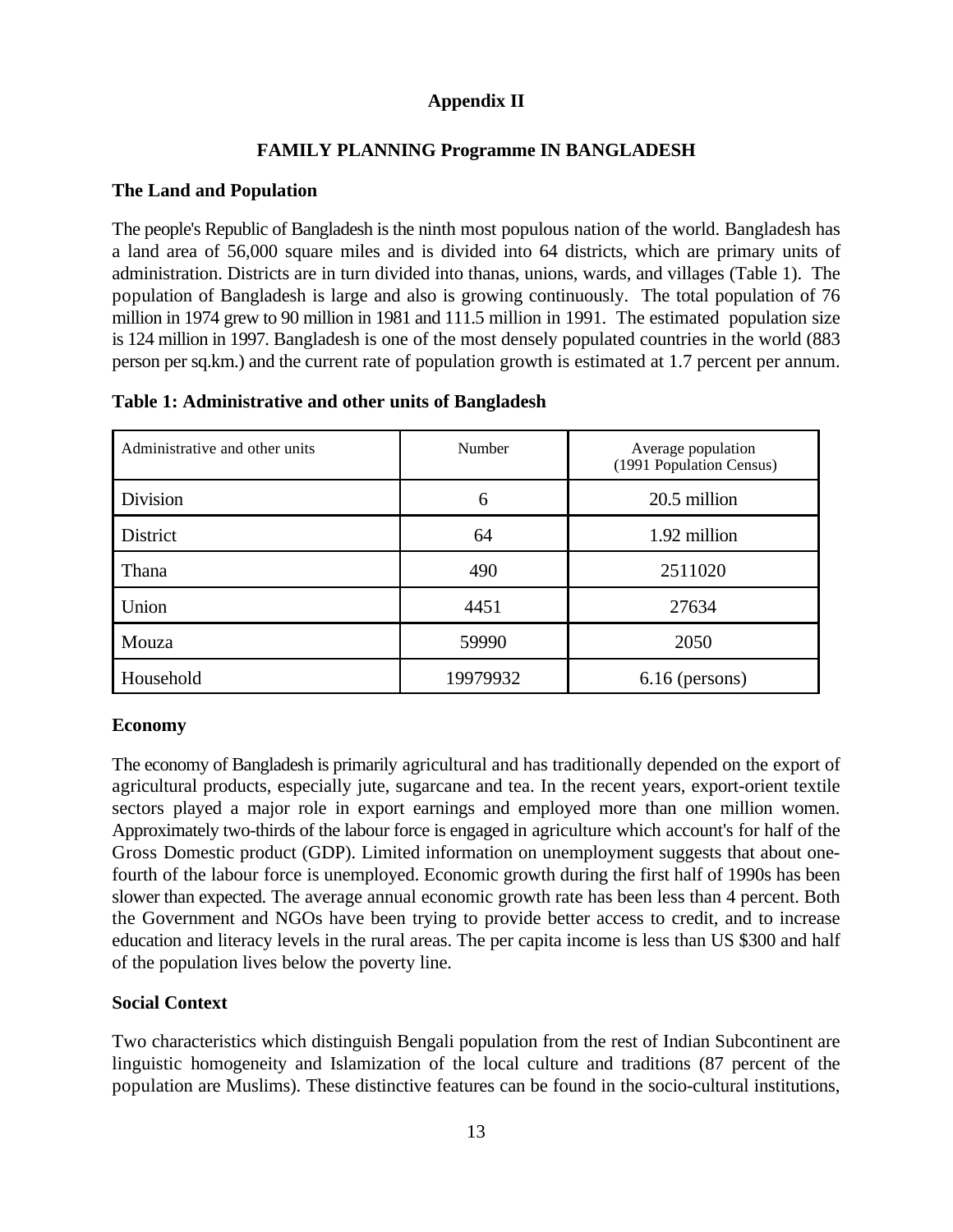mental outlook, way of life, food, dress and customs of the Bengali people. The family is extended, patrilineal and patrilocal, and the family lineages are extremely important in social structure. Early marriage for females is customary. Most marriages are arranged and brides are generally selected by the couple's parents.

The social indicators are very poor and are not even at the minimum acceptable level. For example, the adult literacy rate is less than 40 percent. More than two-third of the women are illiterate. Based on usual indicators such as infant mortality, life expectancy at birth (58.7 years), level and pattern of morbidity, the overall health status of the population is very poor. Infant and child mortality rates are very high in Bangladesh. One in nine children born in Bangladesh dies before reaching the fifth birthday. Reproductive health care facilities are virtually non-available and approximately six women die per thousand live births every year. These deaths occur mostly due to five major causes related to pregnancies which are abortions, eclampsia, infection, haemorrhage and obstructed labour. Each year approximately one-third of the women seeking menstrual regulation (MR) services are rejected due to longer duration of their pregnancy. Nearly half of the women who are rejected resort to traditional methods for abortion and they suffer serious consequences including death.

#### **The Demographic Goals and Organisational Structure**

The government of Bangladesh views rapid population growth as a major problem, and the national population programme is an integral component of the country's development plans. The head of the government provides overall leadership to the programme. The gove rnment's broad demographic goal is to achieve replacement level fertility by the year 2005. In the public sector, the population programme is implemented by the Ministry of Health and Family Welfare (MOHFW), in coordination with nine other development ministries. In 1997, the government reorganised National Population Council (NPC) for more effective coordination and implementation of the

| Service facilities and their approximate population coverage |         |
|--------------------------------------------------------------|---------|
| Maternal and child welfare centre (Urban)                    | 300,000 |
| <b>Thana Health Complex</b>                                  | 250,000 |
| Union level Family Welfare Centre                            | 300,000 |
| <b>Satellite Clinic</b>                                      | 8,000   |
| <b>Female Family Welfare Assistance</b>                      | 4.500   |

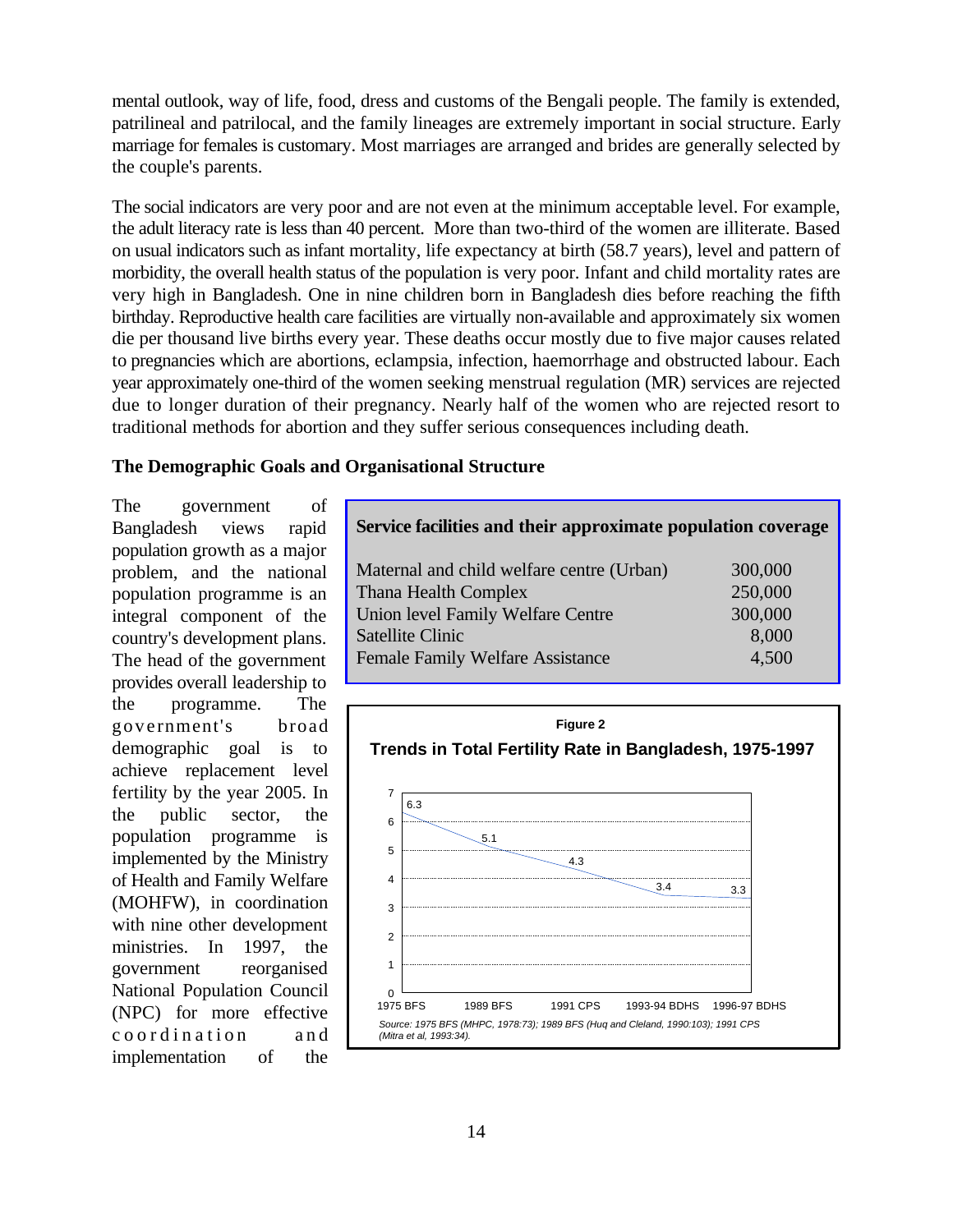national population activities (see the organisational structure Figure 1).

The national family planning programme, which was launched in 1965 with the recruitment of parttime male and female workers in rural areas, was reorganised in 1976 to include a cadre of full-time field workers and home based delivery of contraceptive methods. Presently, the government programme extends throughout rural Bangladesh, and includes a community-based component provided by 23,000 female field workers (FWAs), as well as clinical services provided at 4,000 unionlevel Family Welfare Centres (FWCs), 472 Thana Health Complexes (THCs) and 91 Maternal and Child Welfare Centres (MCWCs). In the rural area FWCs is the institutional focal point for maternal and Child health (MCH) and family planning services.

#### **Demographic Scenario and Achievements**

Bangladesh has experienced a significant fertility decline due to an effective family planning programme over the past two decades. The crude birth rate (CBR) has declined from 47 per thousand

population in 1975 to 27 in 1997. The total fertility rate (TFR) has declined from 6.3 children in 1975 to 3.3 children in 1997 (Table 2). The pace of fertility decline has slowed in the recent years compared to exceptionally rapid decline during the late 1980s and early 1990s (Figure 2). In addition, wide variation has been reported between urban and rural areas in fertility levels.

#### **Contraceptive Prevalence**



The family planning programme is considered to be a success story of Bangladesh. The contraceptive prevalence rate, at 49 percent for all methods and 42 percent for modern methods, is the highest among South Asian countries. The contraceptive prevalence rate (CPR) has increased sixfold since 1975, from 8 to 49 percent of married women (Figure 3). Bangladesh Demographic Health Survey (BDHS) conducted in 1996-97 suggests that contraceptive use rate is highest among married women in their 30s, almost two-thirds of these women are currently using some methods of family planning. In the recent years, use of non-clinical methods such as oral pills, condoms and injectables have increased, while use of longer-termed methods such as sterilization and IUD has declined (Table 3). During 1991-97, the increase in contraceptive prevalence rate is mainly due to increased use of pills and the injectable contraceptive.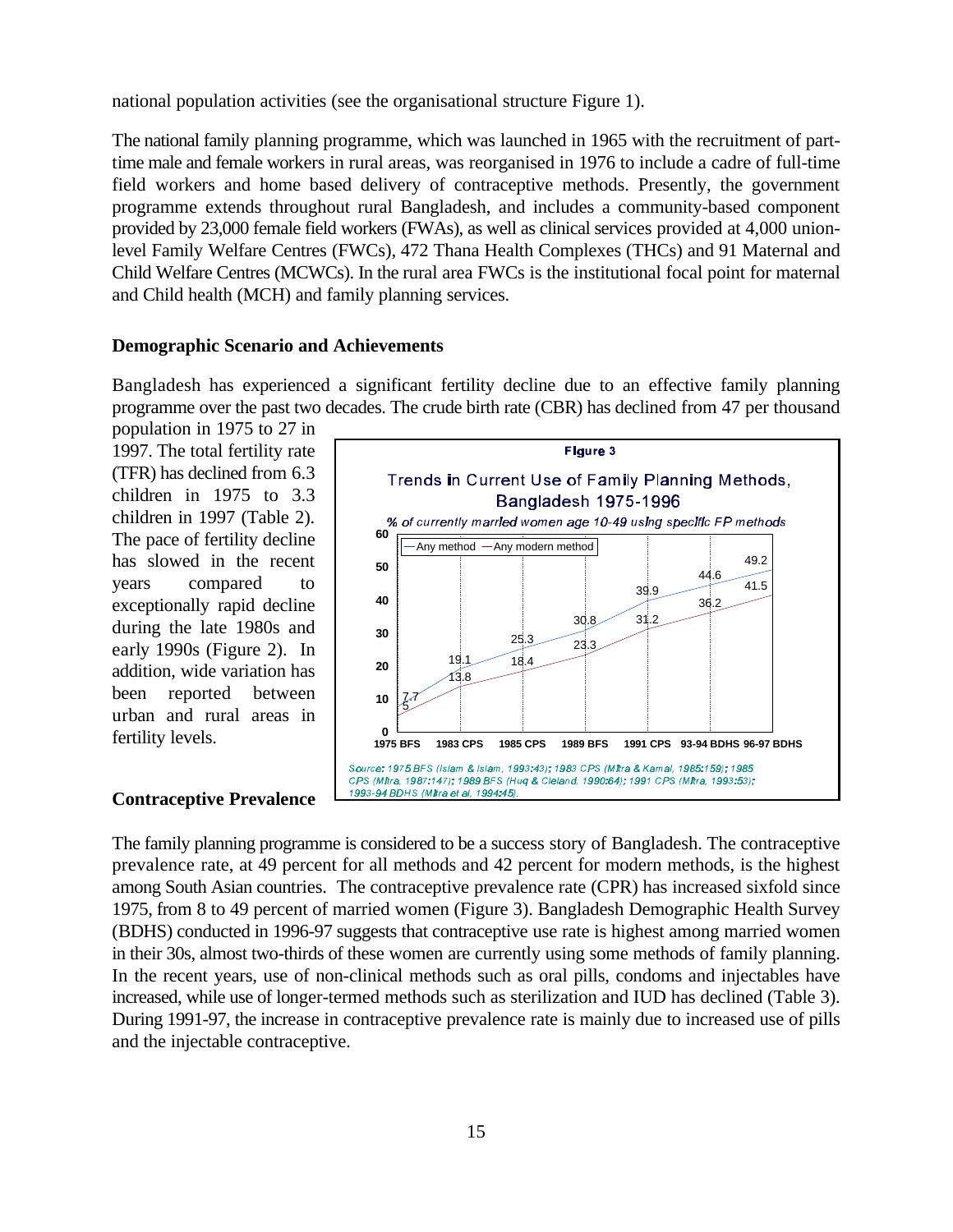| Age group            |                    |                    |                    | Survey and approximate time period |                        |
|----------------------|--------------------|--------------------|--------------------|------------------------------------|------------------------|
|                      | 1975<br><b>BFS</b> | 1989<br><b>BFS</b> | 1991<br><b>CPS</b> | 1993-94<br><b>BDHS</b>             | 1996-97<br><b>BDHS</b> |
| $15-19$              | 109                | 182                | 179                | 140                                | 147                    |
| $20 - 24$            | 289                | 260                | 230                | 196                                | 192                    |
| 25-29                | 291                | 225                | 188                | 158                                | 150                    |
| $30 - 34$            | 250                | 169                | 129                | 105                                | 96                     |
| 35-39                | 185                | 114                | 78                 | 56                                 | 44                     |
| 40-44                | 107                | 56                 | 36                 | 19                                 | 18                     |
| 45-49                | 35                 | 18                 | 13                 | 14                                 | 6                      |
| Total fertility rate | 6.3                | 5.1                | 4.3                | 3.4                                | 3.3                    |

**Table 2: Trend in age-specific and total fertility rates, of Bangladesh, 1975-1997**

*Note:* For the 1975 and 1989 BFSs, the rates refer to the 5-year period preceding the survey; for the other surveys, the rates refer to the 3-year period preceding the survey. The two BFSs and BDHSs utilized full birth histories, while the 1991 CPS used an 8-year truncated birth history.

*Source:* 1975 BFS (MHPC, 1978:73); 1989 BFS (Huq and Cleland, 1990:103); 1991 CPS (Mitra et al., 1993:34).

The contraceptive discontinuation rate is very high in Bangladesh. Approximately half of the users stop using their method within one year of starting use. Discontinuation rates also vary by methods, and side effects of the method is the most commonly reported reason for discontinuation. Government and a number of donor agencies are supporting operations research to develop and test strategies to ensure continuous use of contraceptive methods. Workers' performance is measured by continuous use of a



contraceptive by couples, irrespective of method or methods they use over the period.

The level of contraceptive use is higher in urban areas (62 percent) than in rural areas (48 percent). The oral pill is the most popular method among both urban and rural women. There is a sharp difference in condom use between urban (13 percent) and rural (3 percent) couples. Regional variation also exists in contraceptive use. The North-Eastern part of the country has lowest level (20 percent) whereas South-Western part has highest level (62 percent).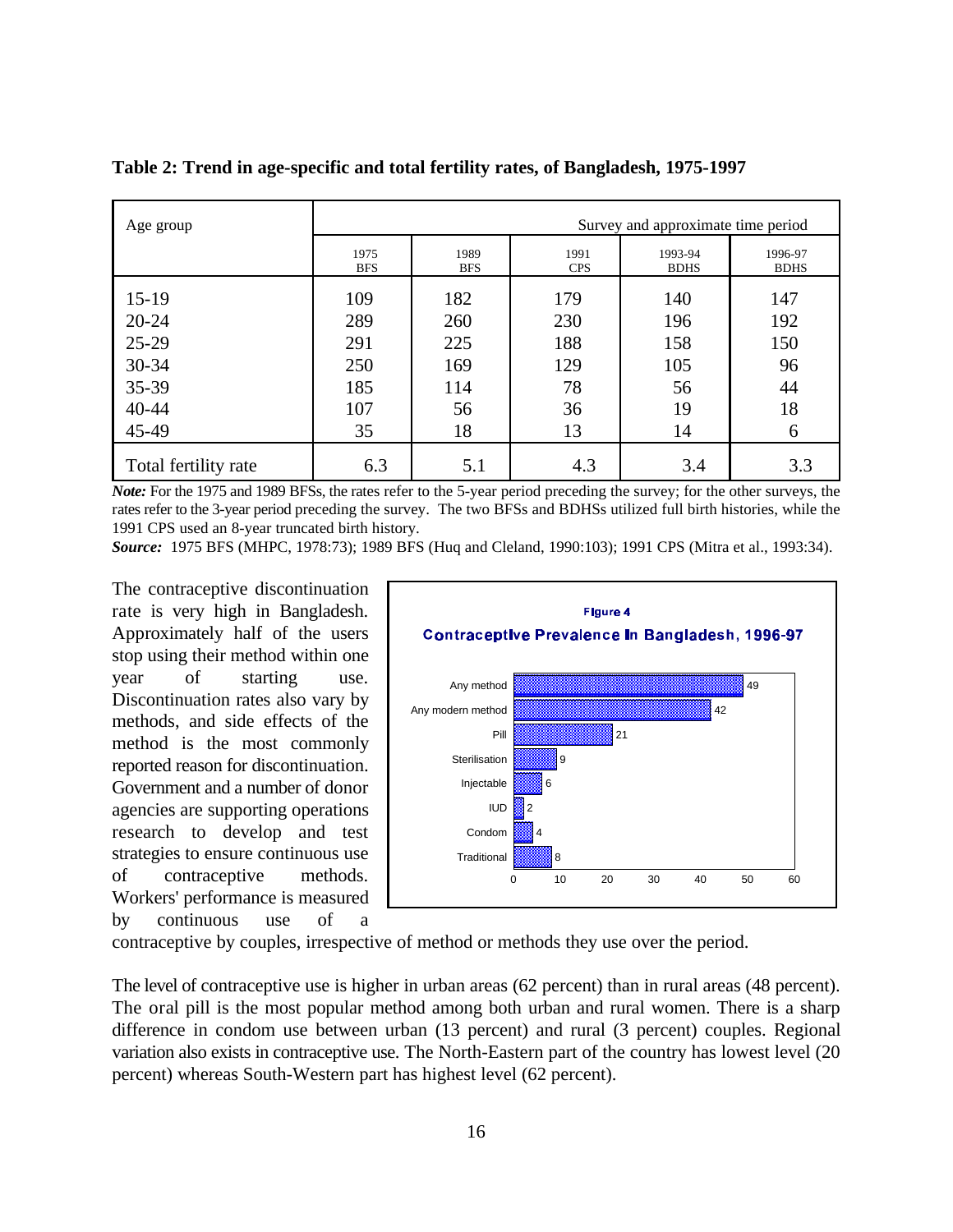Despite the success of the family planning programme, the contraceptive acceptance rates remain low among several subgroups of population particularly among males. Efforts are being made to enhance male involvement in family planning and use of condom which has remained low.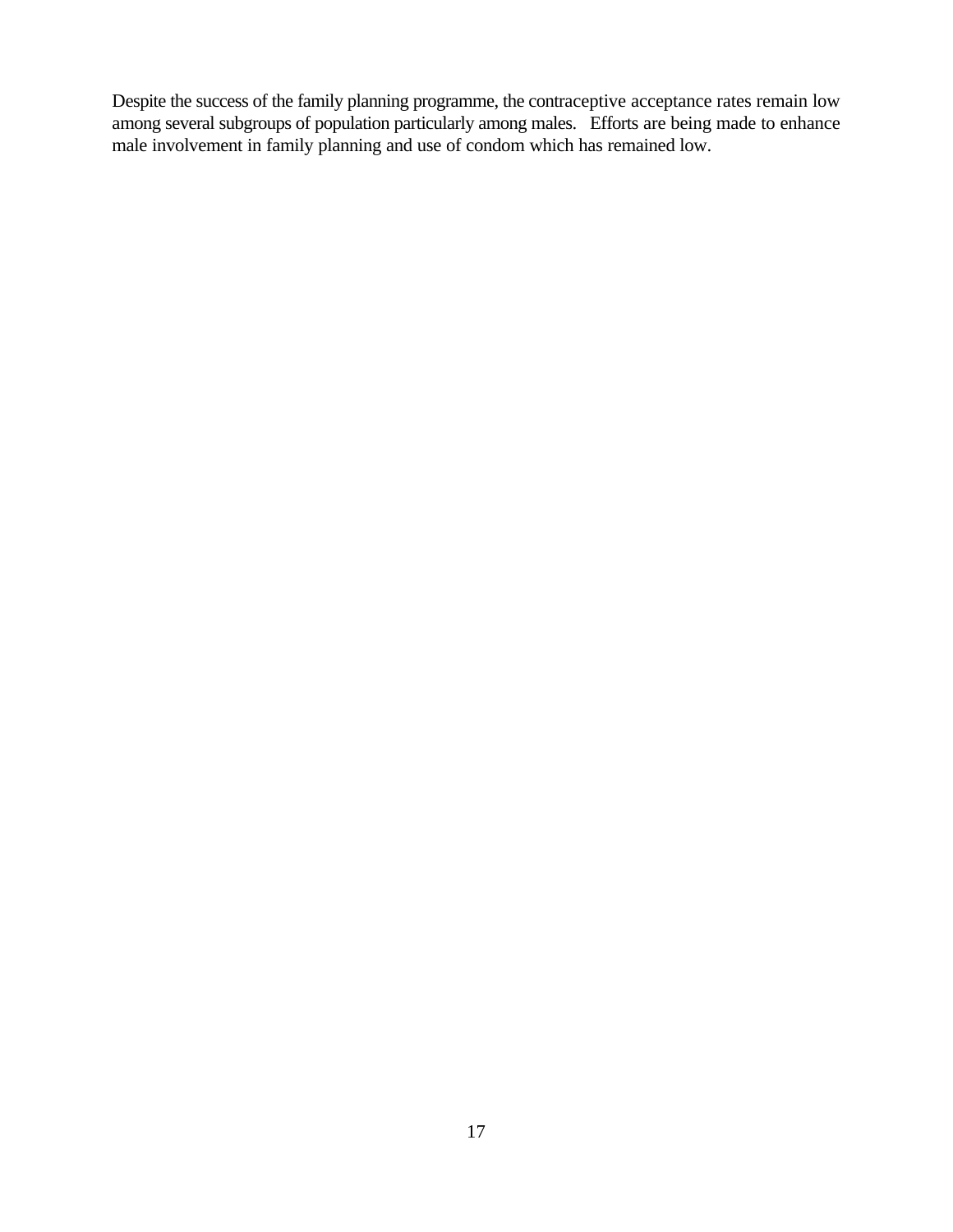#### **Table 3: Trends in Current Use of Family Planning Methods**

Percentage of currently married women age 10-49 who are currently using specific family planning methods, selected sources, Bangladesh, 1975-1996

| Method                           | 1974<br><b>BFS</b> | 1983<br><b>CPS</b> | 1985<br><b>CPS</b> | 1989<br><b>BFS</b> | 1991<br><b>CPS</b> | 1993-94<br><b>BDHS</b> | 1996-97<br><b>BDHS</b> |
|----------------------------------|--------------------|--------------------|--------------------|--------------------|--------------------|------------------------|------------------------|
| Any method                       | 7.7                | 19.1               | 25.3               | 30.8               | 39.9               | 44.6                   | 49.2                   |
| Any modern method                | 5.0                | 13.8               | 18.4               | 23.2               | 31.2               | 36.2                   | 41.5                   |
| Pill                             | 2.7                | 3.3                | 5.1                | 9.6                | 13.9               | 17.4                   | 20.8                   |
| <b>IUD</b>                       | 0.5                | 1.0                | 1.4                | 1.4                | 1.8                | 2.2                    | 1.8                    |
| Injectables                      | U                  | 0.2                | 0.5                | 0.6                | 2.6                | 4.5                    | 6.2                    |
| Vaginal Methods                  | 0.0                | 0.3                | 0.2                | 0.1                | U                  | U                      | U                      |
| Condom                           | 0.7                | 1.5                | 1.8                | 1.8                | 3.0                | 2.5                    | 3.9                    |
| <b>Female Sterilization</b>      | 0.6                | 6.2                | 7.9                | 8.5                | 8.1                | 9.1                    | 7.6                    |
| Male Sterilization               | 0.5                | 1.2                | 1.5                | 1.2                | 1.1                | 1.2                    | 1.1                    |
| Any traditional method           | 2.7                | 5.4                | 6.9                | 7.6                | 8.7                | 8.4                    | 7.7                    |
| Periodic Abstinence              | 0.9                | 2.4                | 3.8                | 4.0                | 4.7                | 4.8                    | 5.0                    |
| Withdrawal                       | 0.5                | 1.3                | 0.9                | 1.8                | 2.0                | 2.5                    | 1.9                    |
| <b>Other Traditional Methods</b> | 1.3                | 1.8                | 2.2                | 1.8                | 2.0                | 1.1                    | 0.8                    |
| Number of women                  | U                  | 7662               | 7822               | 10907              | 9745               | 8980                   | 8450                   |

U=Unknown (no information)

*Source:* 1975 BFS (Islam & Islam, 1993:43); 1983 CPS (Mitra & Kamal, 1985:159); 1985 CPS (Mitra, 1987:147); 1989 BFS (Huq & Cleland, 1990:64); 1991 CPS (Mitra et al., 1993:53); 1993-94 BDHS (Mitra et al, 1994:45).

#### **Factors Responsible for Programme Success**

A variety of factors have contributed to the increase in contraceptive use over the past 20 years. The following elements of the programme may be specifically identified to have contributed to the success.

*Strong Political Commitment*: There has been a strong political commitment in support of the family planning programme. During the mid 1970s the Government officially declared population growth as the number one problem of the country reflecting the seriousness and determination of the government to pursue a vigorous policy and programme. Since then the programme had been receiving active Major factors contributing to the successes of family planning programme in Bangladesh

- $\checkmark$  Sustained political commitment of various governments
- $\checkmark$  Availability of services at door step
- $\checkmark$  Availability of wide choice of contraceptives -Sterilisation, IUD, OCP, Condom, Injectables, Norplant®
- $\checkmark$  Committed field force and strong supervision
- $\checkmark$  Close Government NGOs collaboration and sustained donor commitments.
- ◆ Proper logistic management and assured contraceptive supply.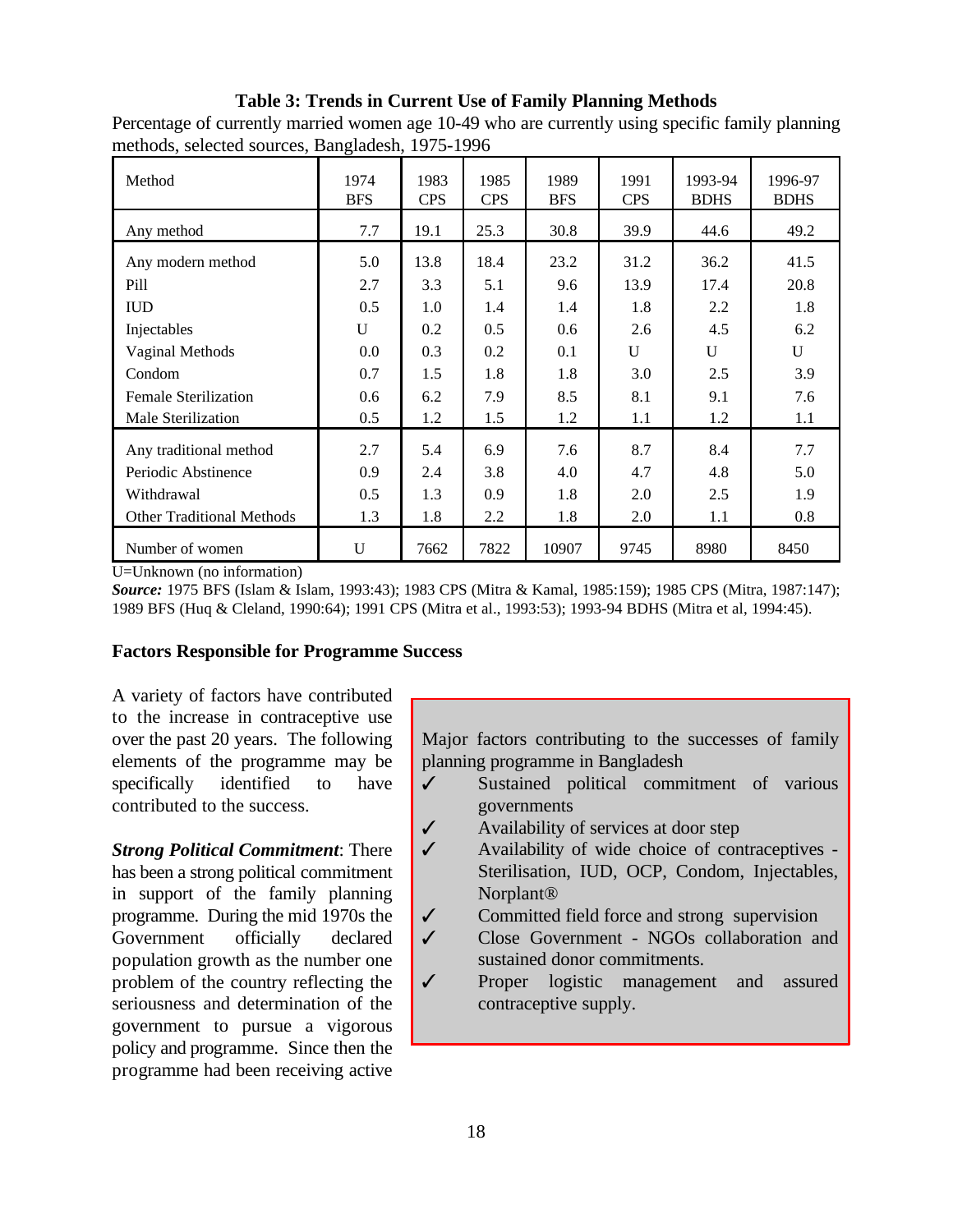support in its implementation and resource allocation from the top political level. During the first 5 years of Irshad Government, the then President Irshad himself used to review the programme regularly and provided all the support needed to ensure its proper implementation. A sustained support to the programme from Irshad helped in developing and expanding family planning infrastructure in rural areas and establishing a close collaboration in government - NGO efforts.

*Easy Access to Workers and Services*: The substantial rise in the number of field workers providing family planning services has been a major factor contributing to the increase in contraceptive use over the past decade. Since women's access to family planning services outside the home is limited by socio-cultural traditions in Bangladesh, it is crucial that family planning and MCH services be made available to women in their homes. 23500 female field workers provide door-to-door family planning and MCH services. *Satellite Clinic,* which was introduced by the government in 1988, is one of the unique innovations in social delivery network in rural Bangladesh. The accessibility and availability of services is further enhanced by a large network of CBD workers established by NGOs and commercial outlets stocking pills and condom under the social marketing programme.

*Availability of wide choice of contraceptives*: The Bangladesh family planning programme offers a cafeteria approach to services in its true sense. All efforts are made to give the clients as wide choice of contraceptives as possible. The programme offers a wide range of contraceptive services including sterilisation, IUD, pills, condoms, injectables and Norplant®. Because of the limited number of trained doctors, sterilisation is offered mainly at the Thana level, while, pills, condom, and injectable contraceptives are delivered at the door step of the clients. The IUD is generally provided at FWC and clinics of higher level. The availability of wide variety of contraceptives gives the clients a chance to switch over to other methods if a method does not suit the couple or one of the partners is against a particular method. Thus a wider range of contraceptives increases the chance of continuation of contraceptive use, though discontinuation of an individual method may be high.

To increase the availability of trained doctors in rural areas Government is making it mandatory that all recent medical graduates must work for three years in rural areas. Their application for admission in post-graduate class will be accepted only if they have already served three years in rural areas.

*Strong Supervision and Accountability to the Programme:* The programme over time has developed a cadre of dedicated workers up to the lowest level of the delivery system. The regular review of the programme by the top political leaders (e.g. President Irshad) as well as the top programme managers (Secretary, Director General) has made each worker accountable for the performance of the programme in his/her area. Field supervision is sustained and regular. Involvement of Thana level Local Self Government in the administration of the programme and decentralisation of decision making power, by giving more authority at district and thana level, has helped in community mobilisation and over all improvement in supervision of the staff.

*Logistics:* Over the past decade energetic efforts to improve the logistics system for family planning and MCH commodities in Bangladesh produced excellent results. Considerable financial investment led to improved warehouse facilities and strengthened transportation capabilities from the Central Warehouse in the capital to district-level storage depots. In addition, a logistics management information system was introduced that finally provided the Government with the capability to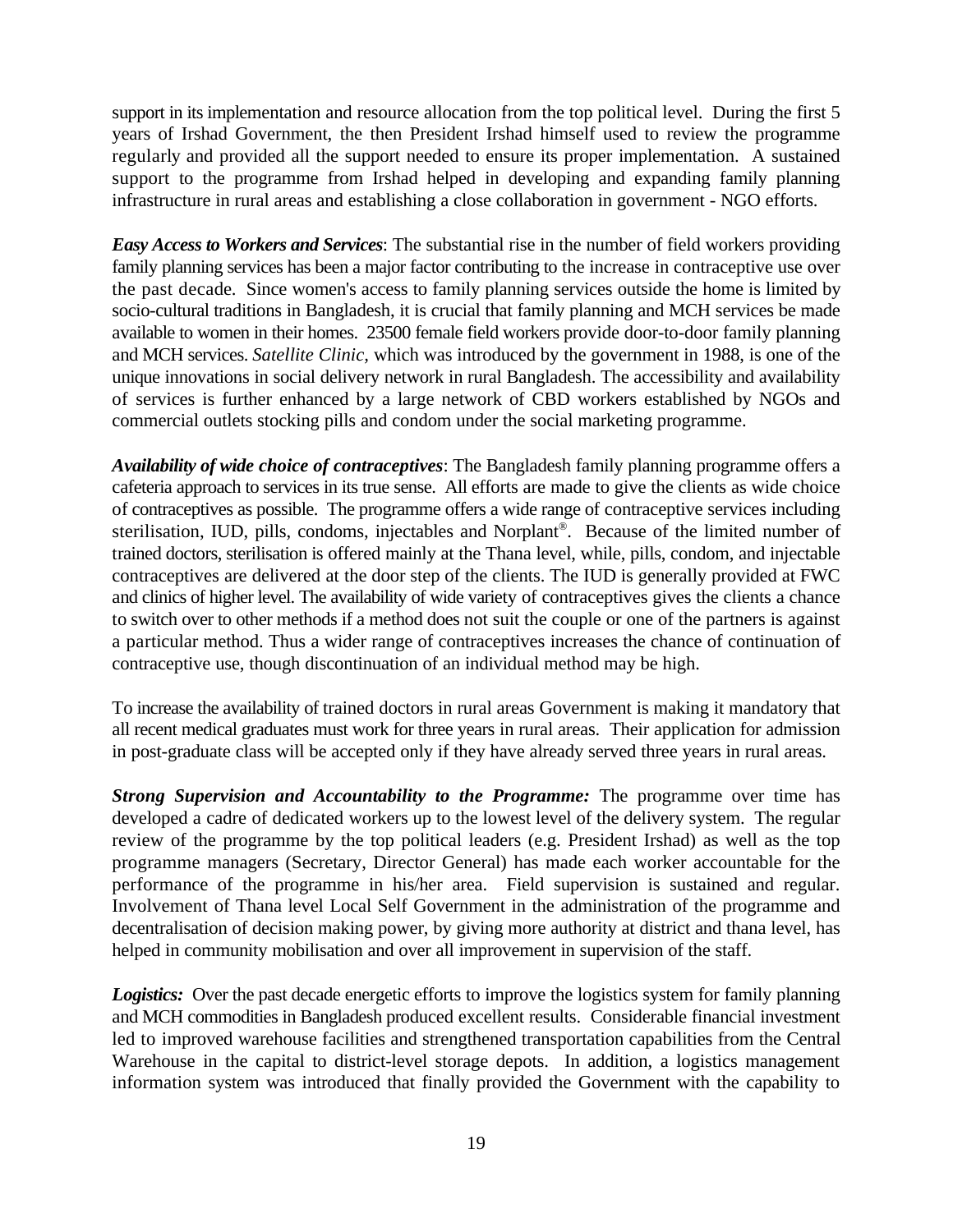monitor commodity stock flows and to quickly identify emerging regional scarcities and stock shortages. The increasing efficiency of the commodity logistics system in Bangladesh is an often overlooked but is critical element contributing to gains in contraceptive use during the 1980s.

*Close Government NGO Collaboration:* From the inception of the Bangladesh Family Planning Programme, NGOs have been allowed to function without extensive public sector control and regulation. In fact, many current features of the Government's Family Planning Programme e.g., curriculum development for the training of Government field workers, the introduction of door-todoor injectable contraceptive services, the building of satellite clinics, and streamlining of record keeping procedures, were innovations initially developed and field tested by the Population Council/ICDDR/B under Matlab Extension Project, funded by USAID.

In addition, the Third Five Year Plan (19985-90) laid great emphasis on introducing innovative NGO activities in order to make the Population and Health Programme more dynamic and to generate additional demand for MCH-FP services. The government followed a policy for the promotion of NGOs and looked at it as a strong partner in progress. Generally, NGOs were engaged in CBD type of activities, but a few of them were carrying out specialised function.

During this period, NGOs accounted for around 37 percent of the contraceptive distribution and supply of modern methods in Bangladesh. The bulk of that contribution is by two agencies: the Social Marketing Project (SMP) and the Bangladesh Agency for Voluntary Sterilisation (BAVS). SMP provided around half of the NGO contraceptives (condoms and pills). It supplied around 66 percent of all the condoms and 18 percent of all oral contraceptives - through a network of 89,000 commercial outlets. BAVS performed about one-third of all sterilisations, thereby accounting for around more than one-third of the NGOs contribution. Since the mid 80s, NGOs started addressing sensitive issues, such as the relationship of religion to family planning and targeting of newly married couples and underserved population. Moreover, involvement of community leaders and community participation were encouraged and emphasised.

However, the co-ordination between NGOs and government had been a concern to avoid overlaps and to capitalise on their individual skills. In this respect, the government and NGOs undertook various steps and NGO Co-ordinating Committee (NGOCC) came into being. The government also setup a subvention committee, headed by the Secretary, Ministry of Health and Family Planning (MOHFP), with NGO representation primarily, to consider NGO project proposals and review NGO performance.

The relationship between the government and NGOs in the population and development sphere have now become a model of networking with the development partners. As complementary and supplementary of the government programme efforts, NGOs have been encouraged to evolve innovative, cost effective and nationally replicable models of family planning and maternal child health service delivery. The NGOs were encouraged to devote their efforts towards creation and crystallisation of demands. In practice, the primary mode of NGO involvement in service provision is to take responsibility of community-based activities in defined geographical areas under the authority of the government. In doing so, NGOs have adopted geographical areas under the authority of the government. In addition, NGOs have adopted the model for house-to-house motivations and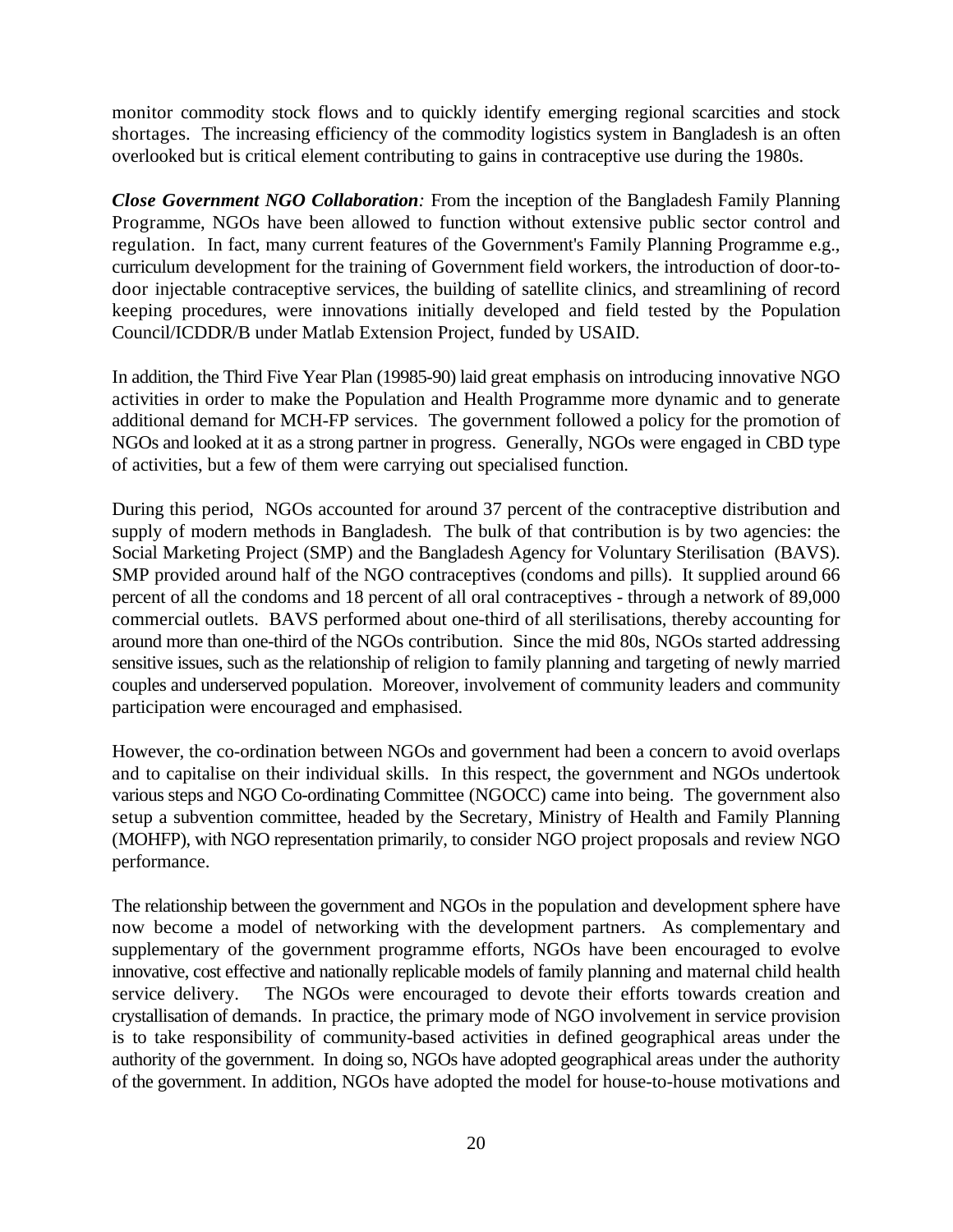services, operating standards, record-keeping procedures, similar to that of the governmental programmes. Social mobilisation by a number of NGOs has contributed to making local institutions effective in enlisting community support for the small family norm and social legitimacy for family planning.

#### **Appendix III**

#### **FAMILY PLANNING Programme IN INDONESIA**

#### **Background**

The Republic of Indonesia is the fourth most populous country in the world after China, India, and United States of America. The estimated population of the country in 1996 is about 198 million, of which 34 percent live in urban areas and the rest live in rural areas (CBS, 1993). The country's population is unevenly distributed among 17,000 islands of 27 provinces. The estimated population density ranges from 12,500 persons per square kilometre in Metropolitan Jakarta to 678 persons per square kilometre in East Java, while the national average is 93 persons per square kilometre in 1990. Among the provinces, Java, which has seven percent of the total land area of Indonesia, has 60 percent of the country's population.

Over the past 24 years, the country's population growth, fertility, and mortality rates have declined significantly. Between 1968 and 1997, the country's economy has improved, from per capita income of US\$50 to US\$1,086. The population growth rate was 2.1 percent per annum in 1971 and was around 1.76 percent in 1993 (Table 1). The total fertility rate declined from 5.6 children per woman in 1971 to 2.9 children per woman in 1993. During the same period (1971-1993), there was a sharp decline in an infant mortality rate (142 deaths per 1000 live births in 1991 to 58 deaths per 1000 live births in 1993).

| Index                       | 1971<br>Census | 1980 Census | 1985 Intercensal<br>Survey | 1990 Census | 1993 Projection |
|-----------------------------|----------------|-------------|----------------------------|-------------|-----------------|
| Population (million)        | 119.2          | 147.5       | 164.6                      | 179.4       | 189.1           |
| Groth Rate $(\%)$           | 2.10           | 2.32        | 2.22                       | 1.98        | 1.76            |
| Density (pop/sq.km.)        | 62.4           | 77.0        | 85.0                       | 93.0        | 98.5            |
| Percent Urban               | 17.3           | 22.3        | 26.0                       | 30.9        | 34.0            |
| Reference period            | 1967-70        | 1976-79     | 1981-84                    | 1986-89     | 1993            |
| Crude Birth Rate            | 40.6           | 35.5        | 32.0                       | 27.9        | 24.5            |
| <b>Crude Death Rate</b>     | 19.1           | 13.1        | 11.4                       | 8.9         | 7.9             |
| <b>Total Fertility Rate</b> | 5.6            | 4.7         | 4.1                        | 3.3         | 2.9             |

#### **Table 1: Basic Demographic Indicators**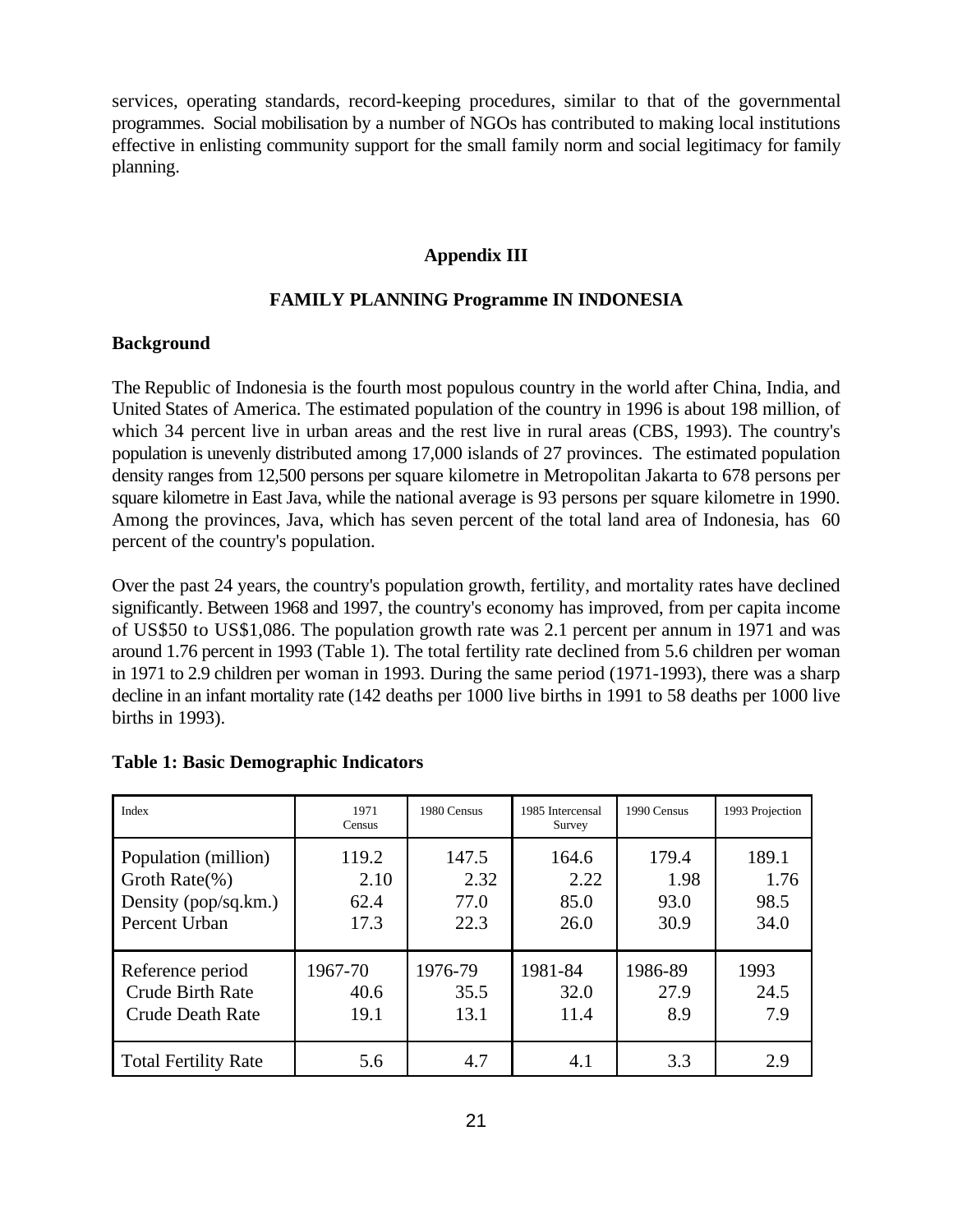| Infant Mortality Rate   | 142 |  | 70 |  |
|-------------------------|-----|--|----|--|
| $\pi$ (per 1000 births) |     |  |    |  |

Source: Central Bureau of Statistics, State Ministry of Population/National Family Planning Coordinating Board, Ministry of Health, and Demographic and Health Surveys, Macro International Inc., USA,' Indonesia and Health Survey, 1994'. October, 1995.

The sharp decline in the fertility rate has been widely attributed to the successful implementation of the family planning programme which brought the contraceptive prevalence rate from less than 10 percent in 1971 up to the level of 55 percent among currently married women aged 15 - 49 years in 1994 (CBS, et al., 1995).

| Total 2: Trend in Total Fertility Rate and contraceptive prevalence Rate |  |  |  |  |  |  |
|--------------------------------------------------------------------------|--|--|--|--|--|--|
|--------------------------------------------------------------------------|--|--|--|--|--|--|

|                             | 1976  | 1987 | 1991 | 1994 |
|-----------------------------|-------|------|------|------|
| <b>Total Fertility Rate</b> | 5.2   | 3.39 | 3.02 | 2.85 |
| Contraceptive Prevalence    | $26*$ | 47.1 | 49.7 | 54.7 |

\* Only for Java-Bali islands. National estimate was not available.

Table 2 shows that the CPR has increased several fold during the period 1976-1987 when many innovations to increase accessibility of services were underway. Hard to reach groups and inaccessible areas had become the major focus after 1987, while several movements to sustain interest were initiated such as the self reliant, family welfare movement, and expanding contraceptive choice. Several provinces have reached more than 60 percent of contraceptive prevalence and they are now at or near the replacement level.

#### **Organizational Structure**

The family planning programme was initiated by the government in 1970 when the National Family Planning Coordinating Board, popularly known as BKKBN, was established. The Chairman of BKKBN reports directly to the President. In 1994, the Ministry of Population was created and the Chairman of BKKBN became the State Minister of the Ministry. The role of BKKBN involves planning, coordinating, and monitoring in addition to the implementation of field level activities conducted by its field workers and female community volunteers. BKKBN has its own administrative structure, from the central to the field level. Family planning (KB) services are provided through the KB clinics of the public hospitals, army hospitals, teaching hospitals, health centres, and private clinics. BKKBN does not have its own service providers. The Department of Health (DEPKES), which has its own parallel structure, is the main implementing agency for the clinic-based family planning services. Doctors, nurses and midwives working for the family planning clinics at the government hospitals and health centres belong to DEPKES. DEPKES's responsibilities include policy formulation, planning, coordination and supervision of health services, provision of contraceptive information and services, as well as medical back up for complications and fertility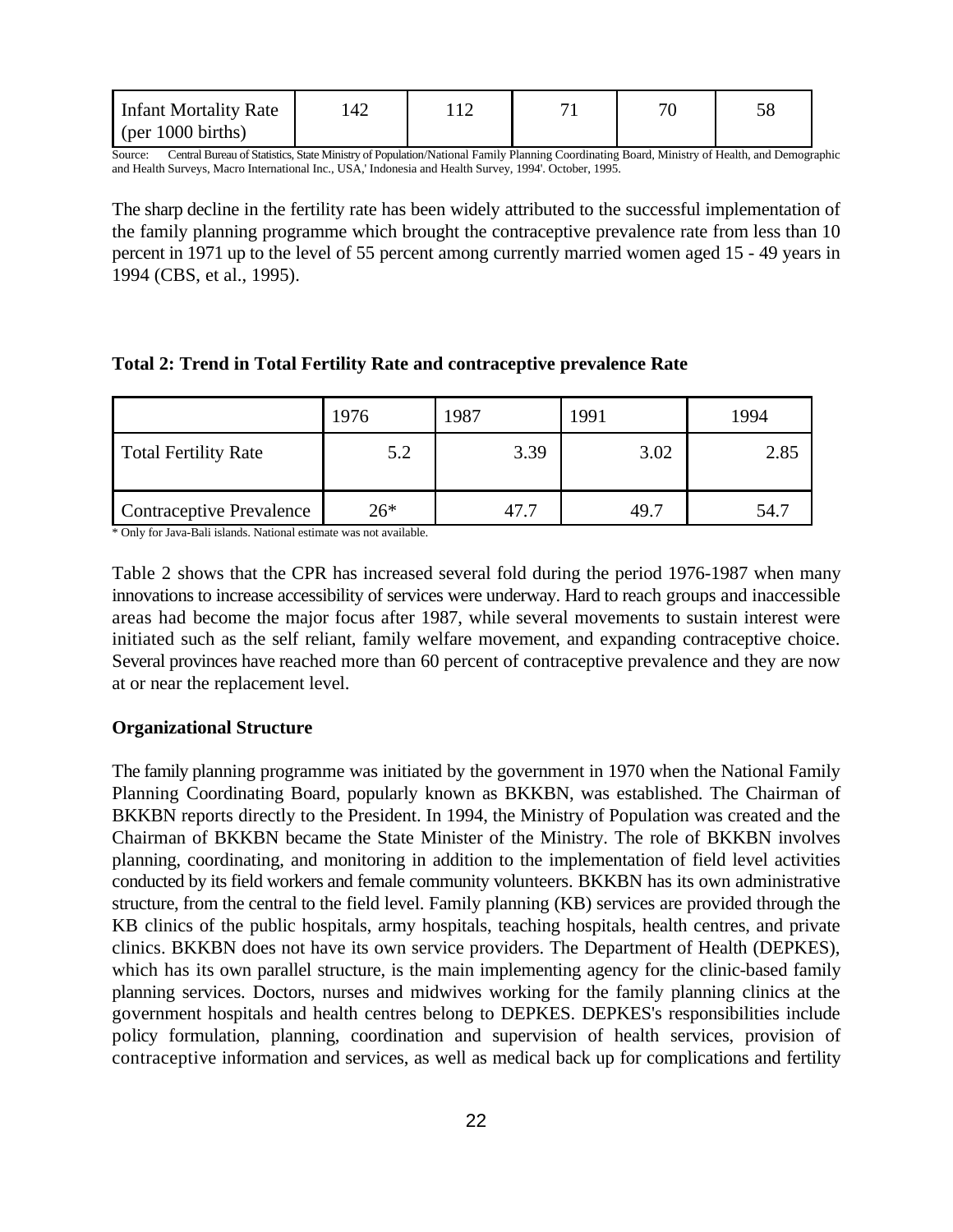related health interventions. BKKBN provides training for service providers, contraceptive supplies, medicines, and equipment. Also it provides support costs for family planning services to hospitals and health centres of the DEPKES.

### **Elements of success**

**Political Commitment**: The support for family planning has been received from the highest political body, the People's Consultative Assembly which elects the President of the Republic of Indonesia. This in turn helps the President to provide full support to the movement. The government has adopted the policy of family planning to promote the "small, happy, and prosperous family" which is widely accepted by the Indonesian population. The President himself honours persons who contribute to the family planning programme in their respective provinces. These persons are from all walks of life, including governors, religious leaders, and family planning acceptors. It is a great honour for simple village women to have them invited at the presidential palace and to receive an award from the *Bapak*  $<sup>1</sup>$  President. The family planning acceptors who have been using the contraceptive method for a long</sup> period of time get this opportunity.

The slogan of the **"small, happy, and prosperous family"** consolidates many government functionaries including the armed forces which enforce stability and harmony in the country, and other agencies which work for agricultural development, improve literacy, and greater access to health care. All government institutions, particularly the armed forces and the Department of Health actively participate in the fulfilment of the "small, happy, and prosperous family" along with BKKBN. Other ministries and departments, such as Internal Affairs, Information, Religion, Education and Culture also support the implementation of family planning activities.

**Organizational Strengths**: As an organization, the National Family Planning Coordination Board (BKKBN) has several strengths as compared to the regular government ministries. Two important strengths are: (1) BKKBN's chairman is under direct command of the President; and (2) by virtue of being coordinating agency, it engages the other government machineries into the programme implementation. Another very important strength of the BKKBN is the ability to capitalize on the political system of the country, the government structure, and the local cultural values and traditions.

**Reaching consensus** is a very important step in the implementation of a programme in the Indonesian culture. BKKBN gets the support of village councils. Once the council agrees on the programme, it is expected that the entire village will make it a success by participating in the programme.

**Strategic planning** is an integral part of the BKKBN's activities. It was perhaps a necessary process at the start of the family planning in Indonesia when there was a firmed commitment to the population reduction on one side and other side there was opposition from the Islamic leaders to adoption of modern contraceptive methods. Strategic planning takes place twice in a year at the BKKBN headquarter on regular basis. The success of strategic planning of BKKBN can be noted in terms of: (a) it has become a regular exercise within BKKBN; and (b) planning for the programme is no longer the speciality of experts. It is now an institutionalized process in which staff at all levels contribute.

<sup>&</sup>lt;sup>1</sup> It refers to father having the role of the leader.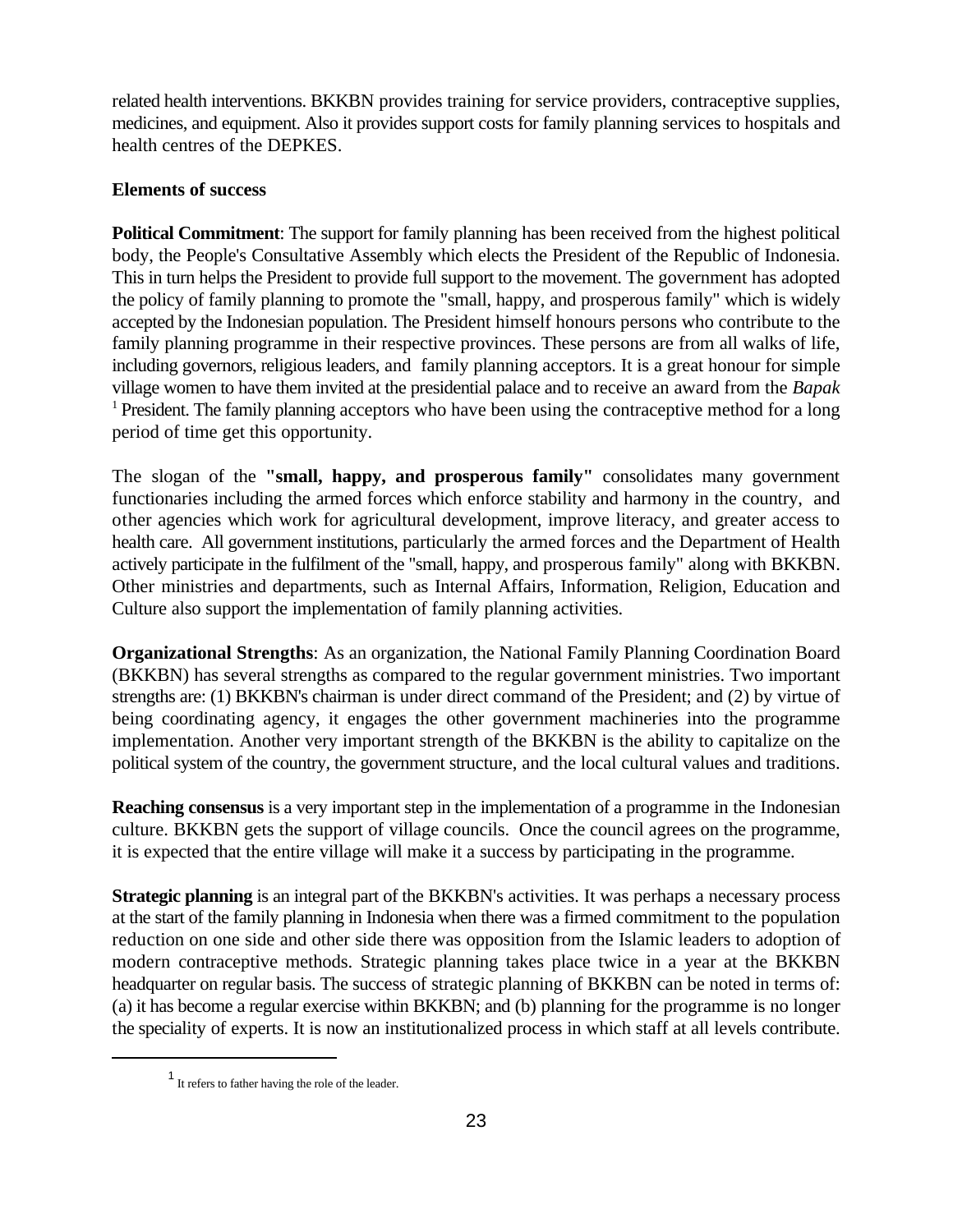The continuous evaluation of what and how the programme is doing is an important element of the success of the family planning programme.

In Indonesia, **a broad range of services** are available either through the public sector or private sector. The national family planning programme recognizes as many as eleven different contraceptive methods (combined oral pills, progesterone only pills, IUD, three-monthly injection, two-monthly injection, once-a-month injection, NORPLANT® implants, condoms, no-scalpel vasectomy, vasectomy, tubectomy). The government has already brought two interventions to integrate into the existing programme after the ICPD. **STD/ RTI** services and counselling have already been underway to test out the feasibility to place programme in the public sector. Additionally, **a family life education** programme to educate young boys and girls in high school on reproductive health of man and woman has been integrated into the school curriculum in a few selected schools, including Islamic high school in Jakarta.

**Community Participation**: The national consensus inspired the relatively smooth running of the family planning programme, and it is the major factor in developing community participation. The community participation policy brought the variety of skilled leaders and prominent individuals into the family planning programme. In each of the 200,000 sub-villages, at least 1 out of 20 villagers does some unpaid volunteer work each month to promote family planning. The community participation involves (1) the village head with his development council, sub-village heads, and neighbourhood leaders; (2) members of the Women's Family Welfare Movement; (3) the village family planning motivator, with her assistants and other cadres; and (4) BKKBN, which has only 1 employee at this level, the family planning field worker.

The mobilization of massive number of community members was successfully done by developing several innovative programmes, such as -- (1) the Integrated Family Planning and Health Services, known as *Posyandu*, an Indonesian acronym; (2) Family Planning Acceptor Group; (3)Village Contraceptive Distribution; (4) The Role of Formal and Informal Leaders; (5) The Role of Religious Institutions; and (6) The Role of Muslim Women's Organizations.

**Self - Reliant Family Planning**: Widespread community involvement is one of the elements for the success of the Indonesian family planning programme. To sustain the community involvement and reduce burden on the government, the shifting of responsibility to communities for the family planning programme was planned by introducing the self - reliant family planning (*KB Mandiri)* programme in 1987*. C*ouples are encouraged to pay partially or fully for contraceptive methods and related services. At present none of the family planning services is available free and most of family planning users want to make small amount of payment in return for service.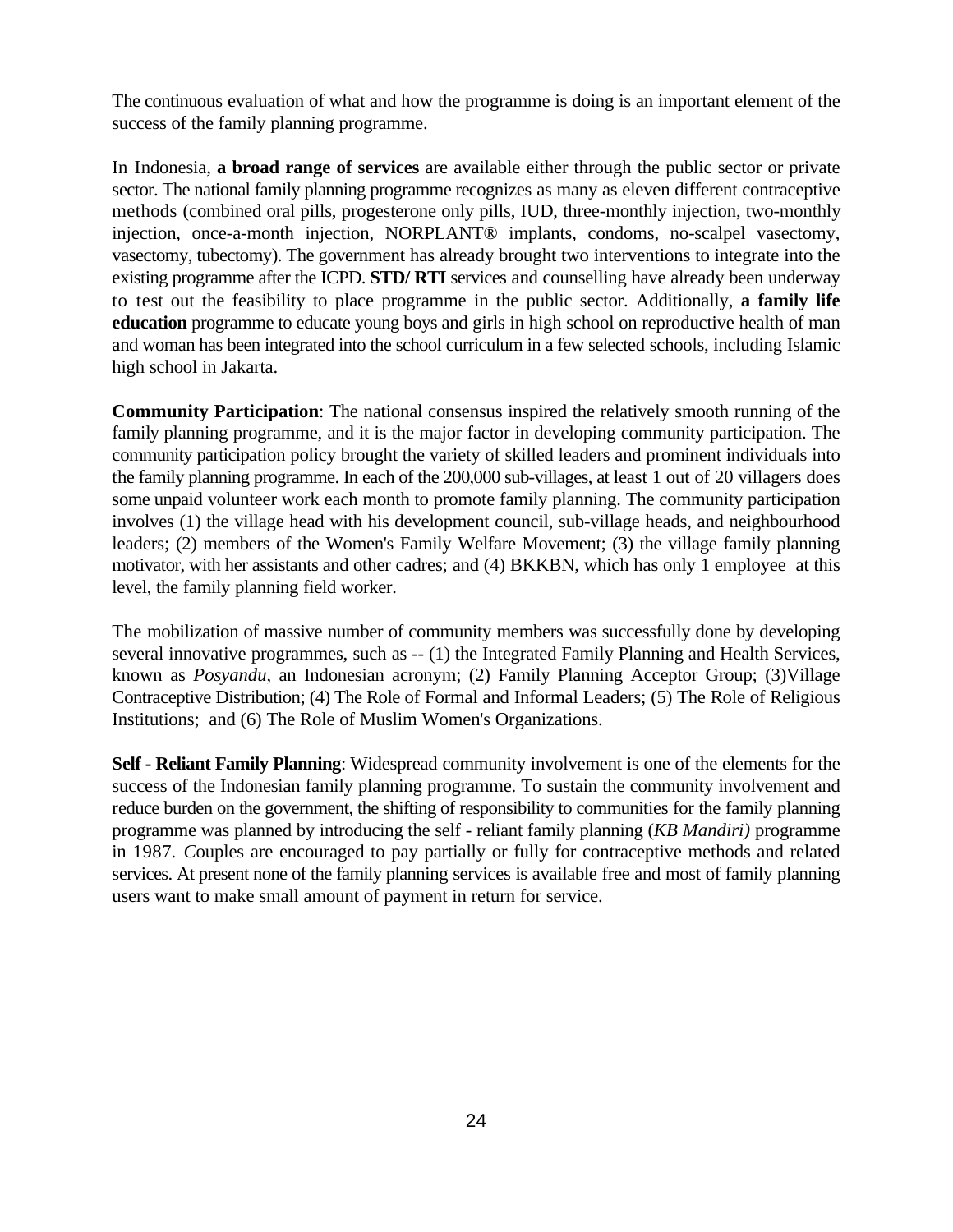#### **APPENDIX - IV**

# **Bangladesh Programme Agenda for Observational Tour Officials from Uttar Pradesh, India December 14-22, 1997**

| December 14, 1997 (Sunday)<br>Arrive Zia Airport By BA145<br>4:30 Hours<br>Pickup from the Airport and stay at Hotel Sheraton, Dhaka<br>7:00 Hours<br>LIP presentation<br>December 15, 1997 (Monday)<br>9:00 Hours<br>Minister of Health & Family Welfare, DG, NIPORT,<br>DG, FP and Other GOB Officials<br>NGO activities MFSTC<br>10:30 Hours<br>12:00 Hours<br><b>ACCORD Tongi/Dhaka</b><br>15.00 Hours<br>NGO Project (BMS, Narayanganj)<br>December 16, 1997 (Tuesday)<br>Government Holiday (VICTORY DAY)<br>Meeting with NGO Officials<br>December 17, 1997 (Wednesday)<br>7:30 Hours<br>Leave Dhaka<br>FPMD/LIP Injectable programme, Debidar, Comilla<br>stay at BARD Guest House, Comilla<br>22:00 Hours<br>One group (Six Officials) leaves for Indonesia.<br>December 18, 1997 (Thursday)<br>8:00 Hours<br>Leave Comilla<br>ICDDR, B project, Mirrashari stay at Hotel Agrabad,<br>Chittagong |  |
|-----------------------------------------------------------------------------------------------------------------------------------------------------------------------------------------------------------------------------------------------------------------------------------------------------------------------------------------------------------------------------------------------------------------------------------------------------------------------------------------------------------------------------------------------------------------------------------------------------------------------------------------------------------------------------------------------------------------------------------------------------------------------------------------------------------------------------------------------------------------------------------------------------------|--|
|                                                                                                                                                                                                                                                                                                                                                                                                                                                                                                                                                                                                                                                                                                                                                                                                                                                                                                           |  |
|                                                                                                                                                                                                                                                                                                                                                                                                                                                                                                                                                                                                                                                                                                                                                                                                                                                                                                           |  |
|                                                                                                                                                                                                                                                                                                                                                                                                                                                                                                                                                                                                                                                                                                                                                                                                                                                                                                           |  |
|                                                                                                                                                                                                                                                                                                                                                                                                                                                                                                                                                                                                                                                                                                                                                                                                                                                                                                           |  |
|                                                                                                                                                                                                                                                                                                                                                                                                                                                                                                                                                                                                                                                                                                                                                                                                                                                                                                           |  |
|                                                                                                                                                                                                                                                                                                                                                                                                                                                                                                                                                                                                                                                                                                                                                                                                                                                                                                           |  |
|                                                                                                                                                                                                                                                                                                                                                                                                                                                                                                                                                                                                                                                                                                                                                                                                                                                                                                           |  |
|                                                                                                                                                                                                                                                                                                                                                                                                                                                                                                                                                                                                                                                                                                                                                                                                                                                                                                           |  |
|                                                                                                                                                                                                                                                                                                                                                                                                                                                                                                                                                                                                                                                                                                                                                                                                                                                                                                           |  |
|                                                                                                                                                                                                                                                                                                                                                                                                                                                                                                                                                                                                                                                                                                                                                                                                                                                                                                           |  |
|                                                                                                                                                                                                                                                                                                                                                                                                                                                                                                                                                                                                                                                                                                                                                                                                                                                                                                           |  |
|                                                                                                                                                                                                                                                                                                                                                                                                                                                                                                                                                                                                                                                                                                                                                                                                                                                                                                           |  |
|                                                                                                                                                                                                                                                                                                                                                                                                                                                                                                                                                                                                                                                                                                                                                                                                                                                                                                           |  |
|                                                                                                                                                                                                                                                                                                                                                                                                                                                                                                                                                                                                                                                                                                                                                                                                                                                                                                           |  |
|                                                                                                                                                                                                                                                                                                                                                                                                                                                                                                                                                                                                                                                                                                                                                                                                                                                                                                           |  |
|                                                                                                                                                                                                                                                                                                                                                                                                                                                                                                                                                                                                                                                                                                                                                                                                                                                                                                           |  |
|                                                                                                                                                                                                                                                                                                                                                                                                                                                                                                                                                                                                                                                                                                                                                                                                                                                                                                           |  |
|                                                                                                                                                                                                                                                                                                                                                                                                                                                                                                                                                                                                                                                                                                                                                                                                                                                                                                           |  |
|                                                                                                                                                                                                                                                                                                                                                                                                                                                                                                                                                                                                                                                                                                                                                                                                                                                                                                           |  |
| December 19, 1997 (Friday)<br><b>Government Holiday</b>                                                                                                                                                                                                                                                                                                                                                                                                                                                                                                                                                                                                                                                                                                                                                                                                                                                   |  |
| stay at Hotel Agrabad, Chittagong                                                                                                                                                                                                                                                                                                                                                                                                                                                                                                                                                                                                                                                                                                                                                                                                                                                                         |  |
| December 20, 1997 (Saturday)                                                                                                                                                                                                                                                                                                                                                                                                                                                                                                                                                                                                                                                                                                                                                                                                                                                                              |  |
| 7:30 Hours<br>Leave Chittagong                                                                                                                                                                                                                                                                                                                                                                                                                                                                                                                                                                                                                                                                                                                                                                                                                                                                            |  |
| FPAB Project Dolia, Feni                                                                                                                                                                                                                                                                                                                                                                                                                                                                                                                                                                                                                                                                                                                                                                                                                                                                                  |  |
| stay at Hotel Sheraton, Dhaka                                                                                                                                                                                                                                                                                                                                                                                                                                                                                                                                                                                                                                                                                                                                                                                                                                                                             |  |
| December 21, 1997 (Sunday)                                                                                                                                                                                                                                                                                                                                                                                                                                                                                                                                                                                                                                                                                                                                                                                                                                                                                |  |
| 8:00 Hours<br>Leave Dhaka                                                                                                                                                                                                                                                                                                                                                                                                                                                                                                                                                                                                                                                                                                                                                                                                                                                                                 |  |
| Male Involvement/RTI project, Kalihathi                                                                                                                                                                                                                                                                                                                                                                                                                                                                                                                                                                                                                                                                                                                                                                                                                                                                   |  |
| Meeting with GOB Officials<br>December 22, 1997 (Monday)                                                                                                                                                                                                                                                                                                                                                                                                                                                                                                                                                                                                                                                                                                                                                                                                                                                  |  |